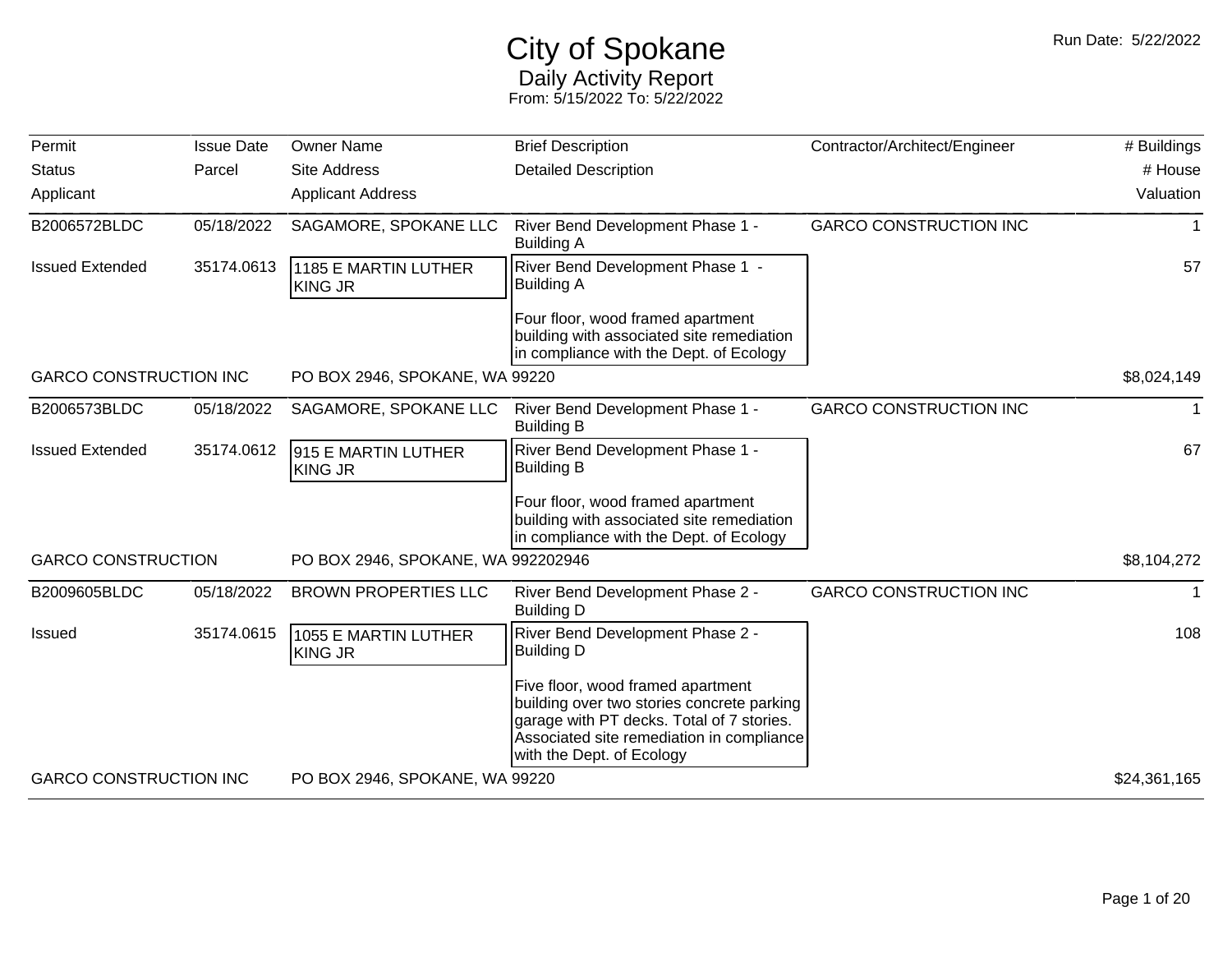| Permit                     | <b>Issue Date</b> | <b>Owner Name</b>                                                                                                                                                                                    | <b>Brief Description</b>                                                                              | Contractor/Architect/Engineer                  | # Buildings  |
|----------------------------|-------------------|------------------------------------------------------------------------------------------------------------------------------------------------------------------------------------------------------|-------------------------------------------------------------------------------------------------------|------------------------------------------------|--------------|
| <b>Status</b>              | Parcel            | Site Address                                                                                                                                                                                         | <b>Detailed Description</b>                                                                           |                                                | # House      |
| Applicant                  |                   | <b>Applicant Address</b>                                                                                                                                                                             |                                                                                                       |                                                | Valuation    |
| B2009606BLDC               | 05/18/2022        | <b>BROWN PROPERTIES LLC</b>                                                                                                                                                                          | River Bend Development Phase 2 -<br><b>Building C</b>                                                 | <b>GARCO CONSTRUCTION INC</b>                  |              |
| Issued                     | 35174.0614        | 1015 E MARTIN LUTHER<br><b>KING JR</b>                                                                                                                                                               | River Bend Development Phase 2 -<br><b>Building C</b>                                                 |                                                | 66           |
|                            |                   | Five floor, wood framed apartment<br>building over two stories concrete<br>construction with PT decks. Total of 7<br>stories. Associated site remediation in<br>compliance with the Dept. of Ecology |                                                                                                       |                                                |              |
| <b>GARCO CONSTRUCTION</b>  |                   | PO BOX 2946, SPOKANE, WA 992202946                                                                                                                                                                   |                                                                                                       |                                                | \$12,154,664 |
| B2109789BLDC               | 05/16/2022        | <b>STK JAMES LLC/LPRP</b><br>JAMES LLC/SFT JAMES L                                                                                                                                                   | James Apartments                                                                                      | AMENITY CONSTRUCTION & RENO<br><b>LLC</b>      |              |
| Issued                     | 25262.0106        | 1503 S RUSTLE                                                                                                                                                                                        | remodel motel units into apartments,<br>repair, repaint, add kitchenette                              |                                                | $\mathbf 0$  |
| Indigo Diggs               |                   | 1912 E Sprague Ave, SPOKANE, WA                                                                                                                                                                      |                                                                                                       |                                                | \$797,300    |
| B2203146MANU               | 05/16/2022        | SPOKANE CASCADE<br><b>INVESTORS</b>                                                                                                                                                                  | New Manuf. Home for Cascade MHC                                                                       | A+ DISCOUNT TRANSPORT, LLC                     |              |
| Issued                     | 25255.6001        | 2311 W 16TH                                                                                                                                                                                          | New Manuf. Home for Cascade MHC                                                                       |                                                | $\Omega$     |
| A+ DISCOUNT TRANSPORT, LLC |                   | UNIT #731, OTIS ORCHARDS, WA 99027                                                                                                                                                                   |                                                                                                       |                                                | \$103,015    |
| B2205991SWIM               | 05/16/2022        | <b>SUZANNE J</b>                                                                                                                                                                                     | BECKER, CHRISTOPHER C & New Residential Swimming Pool                                                 | PARADISE POOL NW LLC                           |              |
| Issued                     | 34064.0035        | 5830 S MEADOW LANE                                                                                                                                                                                   | New Residential Swimming Pool<br>In ground with cover                                                 |                                                | $\mathbf 0$  |
| PARADISE POOL NW LLC       |                   | 4015 W Indiana Trail Rd, SPOKANE, WA 99208                                                                                                                                                           |                                                                                                       |                                                | \$65,000     |
| B2206218SIGN               | 05/18/2022        | LANDLORDS, L.L.C.                                                                                                                                                                                    | New Franks Diner Signage                                                                              | <b>BALDWIN SIGN CO</b>                         |              |
| Issued                     | 25241.1401        | 1504 W 2ND                                                                                                                                                                                           | Install undefined Illuminated<br>Readerboards for Franks Diner<br>Placed in same location as old sign |                                                | 0            |
| <b>Baldwin Signs</b>       |                   | 6409, N Pittsburg St, SPOKANE, WA 99217                                                                                                                                                              |                                                                                                       |                                                | \$25,000     |
| B2206247BLDC               | 05/17/2022        | MOHSENIAN INVESTMENT<br><b>LLC</b>                                                                                                                                                                   | Soar Behavioral TI                                                                                    | <b>GARRETT CONSTRUCTION</b><br><b>SERVICES</b> | 1            |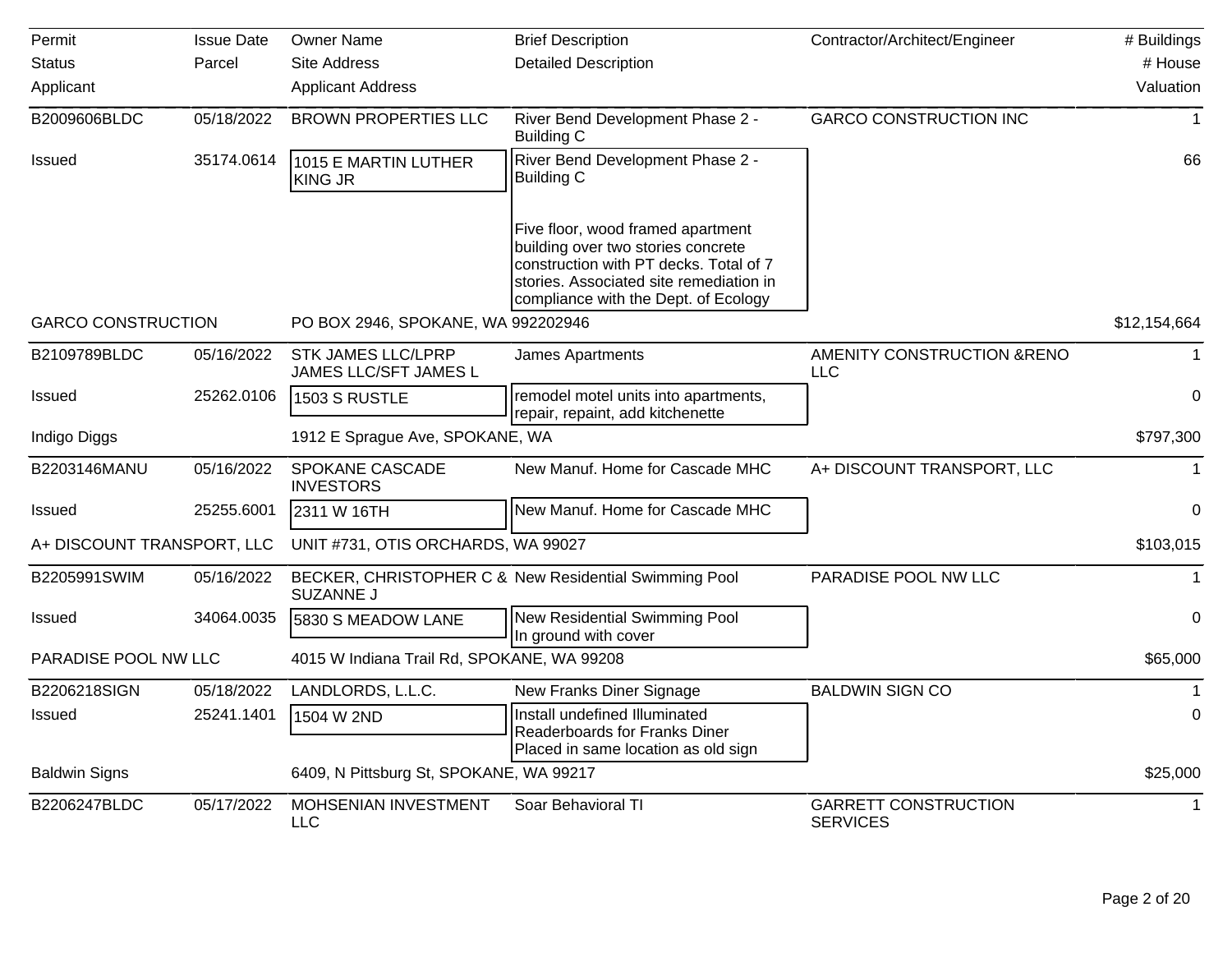| Permit                   | <b>Issue Date</b> | <b>Owner Name</b>                                                 | <b>Brief Description</b>                                                                                                                                                                                                                                                                                                                                                   | Contractor/Architect/Engineer            | # Buildings  |
|--------------------------|-------------------|-------------------------------------------------------------------|----------------------------------------------------------------------------------------------------------------------------------------------------------------------------------------------------------------------------------------------------------------------------------------------------------------------------------------------------------------------------|------------------------------------------|--------------|
| <b>Status</b>            | Parcel            | <b>Site Address</b>                                               | <b>Detailed Description</b>                                                                                                                                                                                                                                                                                                                                                |                                          | # House      |
| Applicant                |                   | <b>Applicant Address</b>                                          |                                                                                                                                                                                                                                                                                                                                                                            |                                          | Valuation    |
| <b>Issued</b>            | 36174.0018        | 1117 E WESTVIEW                                                   | Soar Behavioral TI                                                                                                                                                                                                                                                                                                                                                         |                                          | $\mathbf{0}$ |
|                          |                   |                                                                   | SCOPE OF WORK INCLUDES 10,741<br><b>SF OF TENANT IMPROVEMENT</b><br>SPACE WITHIN EXISTING<br><b>CORNERSTONE OFFICE BUILDING.</b><br>NO CHANGES TO BUILDING SHELL TO<br><b>OCCUR. NO CHANGES TO</b><br>MECHANICAL SYSTEM TO OCCUR.<br>LIMITED MODIFICATION TO<br>ELECTRICAL AND LIGHTING. SCOPE<br>OF WORK DOES NOT INCLUDE<br><b>EXTERIOR IMPROVEMENTS TO THE</b><br>SITE. |                                          |              |
|                          |                   |                                                                   | Lauren Egnert with Wolfe Arhietects 509-<br>455-6999                                                                                                                                                                                                                                                                                                                       |                                          |              |
| MOHSENIAN INVESTMENT LLC |                   | 115 E Meadowlane Rd., SPOKANE, WA 99224                           |                                                                                                                                                                                                                                                                                                                                                                            |                                          | \$95,000     |
| B2206398SWIM             | 05/17/2022        | ADAMS, ROBERT E & ANNA- Residential Swimming Pool<br><b>MARIE</b> |                                                                                                                                                                                                                                                                                                                                                                            | BAREFOOTE CONCRETE INC                   | $\mathbf 1$  |
| <b>Issued</b>            | 26161.1806        | 10807 N KLICKITAT                                                 | Residential Swimming Pool- 16'x32' ft<br>pool with fence(existing) and safety cover<br>Raypack digital pool heater 200,000BTU                                                                                                                                                                                                                                              |                                          | $\mathbf 0$  |
| BAREFOOTE CONCRETE INC   |                   | 2804 S PROGRESS, SPOKANE VALLEY, WA 99037                         |                                                                                                                                                                                                                                                                                                                                                                            |                                          | \$75,000     |
| B2206988BLDC             | 05/17/2022        | DIAMOND PLAZA LLC                                                 | Paulsen Center TI Suite 730                                                                                                                                                                                                                                                                                                                                                | SPECIALTY CONSTRUCTION SYS<br><b>LTD</b> |              |
| <b>Issued</b>            | 35184.2806        | 421 W RIVERSIDE                                                   | Paulsen Center TI Suite 730.<br>Remove 2 walls, add 1 wall, minor<br>electrical, move one interior window<br>**Trade permits to be issued separately**                                                                                                                                                                                                                     |                                          | 0            |
|                          |                   |                                                                   | William E Butler 509-533-0995 ext 151                                                                                                                                                                                                                                                                                                                                      |                                          |              |
| WEB Properties, Inc.     |                   | PO Box 21469, SPOKANE, WA 99201                                   |                                                                                                                                                                                                                                                                                                                                                                            |                                          | \$2,500      |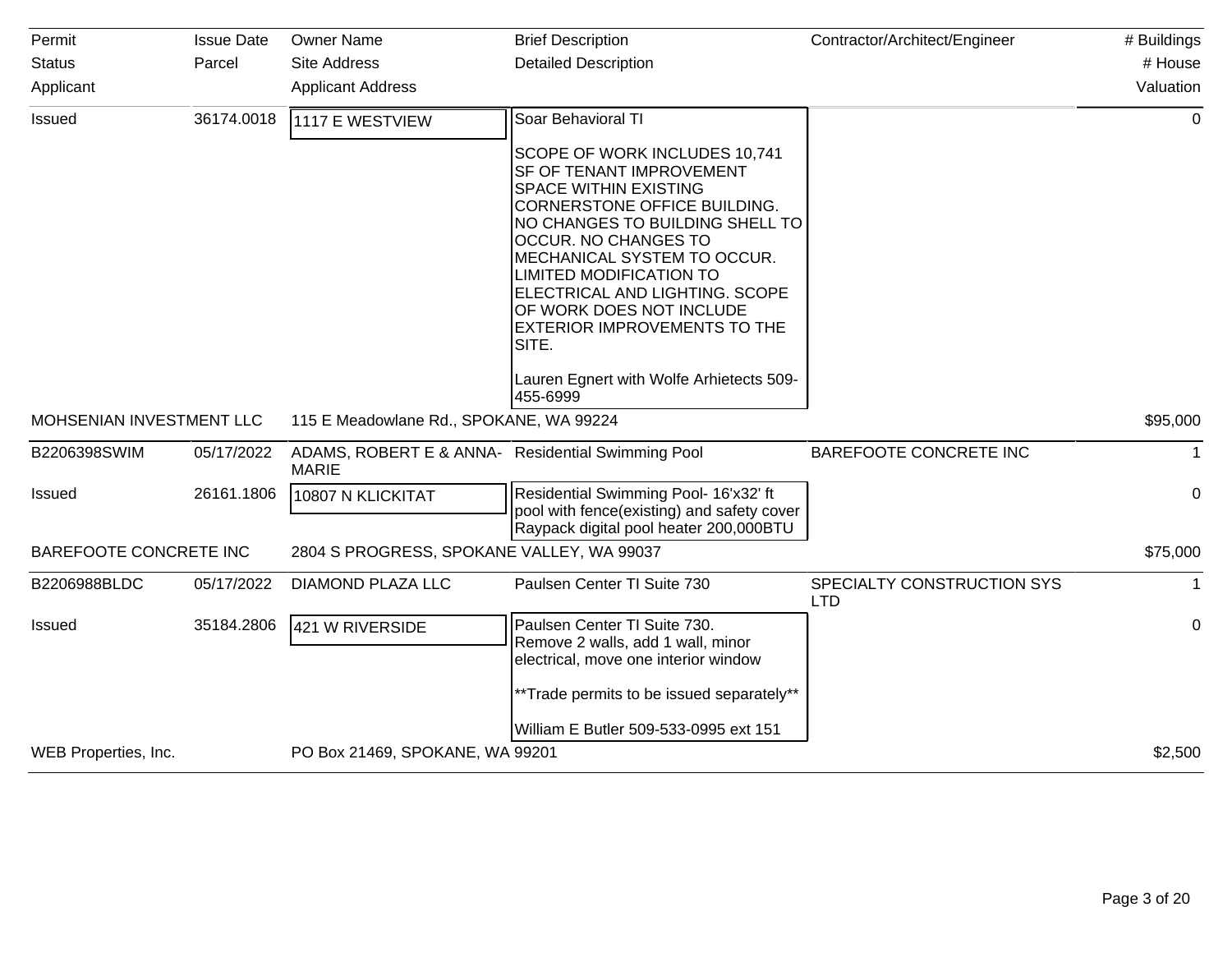| Permit                                             | <b>Issue Date</b>   | <b>Owner Name</b>                                      | <b>Brief Description</b>                                                                                 | Contractor/Architect/Engineer            | # Buildings  |
|----------------------------------------------------|---------------------|--------------------------------------------------------|----------------------------------------------------------------------------------------------------------|------------------------------------------|--------------|
| <b>Status</b>                                      | Parcel              | Site Address                                           | <b>Detailed Description</b>                                                                              |                                          | # House      |
| Applicant                                          |                     | <b>Applicant Address</b>                               |                                                                                                          |                                          | Valuation    |
| B2207028BLDC                                       | 05/17/2022          | RIVER FRONT PROPERTIES 1227 W Summit Parkway TI<br>LLC |                                                                                                          | <b>CONSTRUCTION</b><br>ASSOC/SPOKANE INC |              |
| <b>Issued</b>                                      | 35183.0007-<br>0105 | 1227 W SUMMIT                                          | Build out of treatment rooms & reception<br>area for therapy.                                            |                                          | 0            |
| <b>CONSTRUCTION</b><br>ASSOC/SPOKANE INC           |                     | N 2834 PERRY ST, SPOKANE, WA 992074850                 |                                                                                                          |                                          | \$29,500     |
| B2207529DEMO                                       | 05/16/2022          | <b>COEUR D'ALENE TRIBE</b>                             | Demo of SFR                                                                                              | <b>ROB'S DEMOLITION INC</b>              |              |
| <b>Issued</b>                                      | 25361.0007          | 3515 S INLAND EMPIRE                                   | Demolition of Single Family Residence                                                                    |                                          | 0            |
| <b>ROB'S DEMOLITION INC</b>                        |                     | 3810 E BOONE AVE SUITE 301, SPOKANE, WA 99202          |                                                                                                          |                                          | \$0          |
| B2207772RFSW                                       | 05/20/2022          | VIA, JOHN W & BRENDA J                                 | <b>Reroof Residential House</b>                                                                          | ALPINE CONSTRUCTION                      |              |
| <b>Issued</b>                                      | 36331.0215          | 2627 E CENTRAL                                         | Tear Off and Recover 19 Squares on a<br><b>Pitched Roof for Residential House</b>                        |                                          | 0            |
| ALPINE CONSTRUCTION                                |                     | 4419 E GLENNAIRE DR, SPOKANE, WA 992231524             |                                                                                                          |                                          | \$10,385     |
| B2207853FENC                                       | 05/18/2022          | <b>BOGGS, PETER J</b>                                  | New Residential Fence - Contractor                                                                       | RICHEY CONTRACTING LLC                   |              |
| <b>Issued</b>                                      | 25012.1124          | 2604 W WALTON                                          | New Residential - 61 total linear footage                                                                |                                          | 0            |
| RICHEY CONTRACTING LLC                             |                     | 507 W Montgomery Ave, SPOKANE, WA 99205                |                                                                                                          |                                          | \$0          |
| B2207964SIGN                                       | 05/18/2022          | TAKE 5 DNA LTD                                         | New The Prevention Center Signage                                                                        | MOUNTAIN DOG SIGN COMPANY                |              |
| <b>Issued</b>                                      | 35202.3230          | 371 E 5TH                                              | Install undefined Illuminated Wall for The<br><b>Prevention Center</b>                                   |                                          | 0            |
| Mountain Dog Sign Company                          |                     | 1620 N Mamer Rd, Ste. D100, Spokane Valley, WA 99216   |                                                                                                          |                                          | \$4,327      |
| B2208048FENC                                       | 05/15/2022          | <b>ESPENSCHIED, CARIN &amp;</b><br><b>JONATHAN</b>     | <b>New Residential Fence</b>                                                                             |                                          |              |
| <b>Issued</b>                                      | 35294.1201          | 752 E 26TH                                             | Installing fence around side and backyard<br>of property                                                 |                                          | 0            |
| <b>ESPENSCHIED, CARIN &amp;</b><br><b>JONATHAN</b> |                     | 752 E 26TH AVE, SPOKANE, WA 99203-3333                 |                                                                                                          |                                          | \$10,000     |
| B2208225FENC                                       | 05/19/2022          | PULIDO, BERNARDO<br><b>HERNANDEZ</b>                   | <b>Residential Fence Pulido Residence</b>                                                                |                                          | $\mathbf{1}$ |
| <b>Issued</b>                                      | 35211.1209          | 2517 E PACIFIC                                         | Residential Fence Pulido Residence. 6'<br>chain link fence 50ft to be placed on north<br>end of property |                                          | 0            |
| PULIDO, BERNARDO<br><b>HERNANDEZ</b>               |                     | 2517 E PACIFIC AVE, SPOKANE, WA 99202                  |                                                                                                          |                                          | \$0          |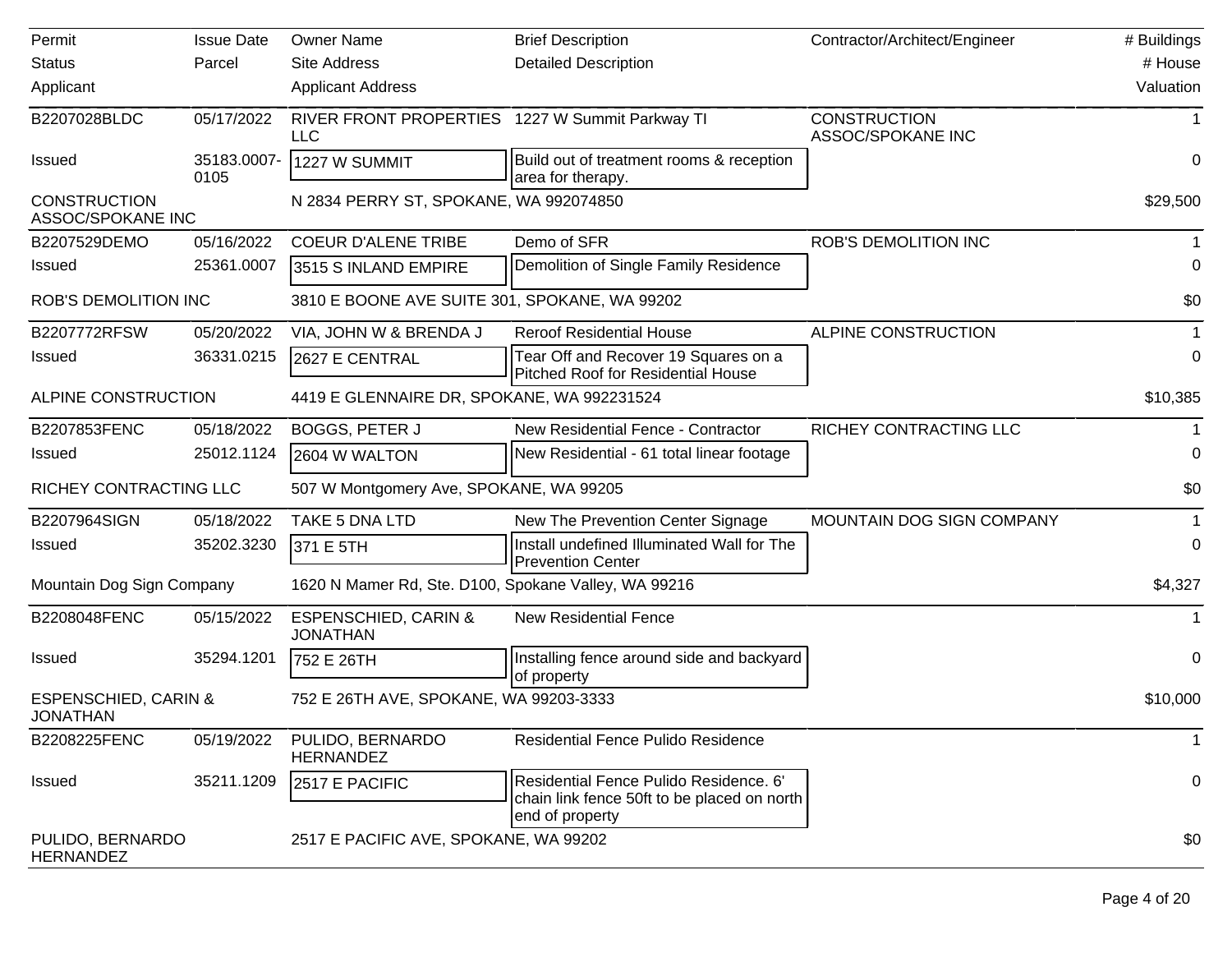| Permit                                          | <b>Issue Date</b> | <b>Owner Name</b>                                                | <b>Brief Description</b>                                                                       | Contractor/Architect/Engineer | # Buildings  |
|-------------------------------------------------|-------------------|------------------------------------------------------------------|------------------------------------------------------------------------------------------------|-------------------------------|--------------|
| <b>Status</b>                                   | Parcel            | <b>Site Address</b>                                              | <b>Detailed Description</b>                                                                    |                               | # House      |
| Applicant                                       |                   | <b>Applicant Address</b>                                         |                                                                                                |                               | Valuation    |
| B2208435BLDR                                    | 05/20/2022        | GIESA, JOHN P                                                    | New Accessory Structure - detached<br>(Garages/Carports/Sheds)-VANGUARD<br><b>CONTRACTING</b>  | VANGUARD CONTRACTING          | 1            |
| <b>Issued</b>                                   | 35214.3902        | 2522 E NORTH ALTAMONT                                            | New null Bedroom New Accessory<br>Structure - detached<br>(Garages/Carports/Sheds) with garage |                               | $\mathbf 0$  |
| <b>VANGUARD CONTRACTING</b>                     |                   | 2516 E North Altamont Blvd, SPOKANE, WA 99202                    |                                                                                                |                               | \$123,531    |
| B2208437FENC                                    | 05/15/2022        | <b>BURGOR, STEPHEN WARD</b>                                      | New Residential Fence - Contractor                                                             |                               |              |
| Issued                                          | 26244.4003        | 8443 N OAK                                                       | New Residential - 0 total linear footage                                                       |                               | 0            |
| Stephen W Burgor                                |                   | 8443 N. Oak St., Spokane, WA 99208                               |                                                                                                |                               | \$7,073      |
| B2208451FENC                                    | 05/18/2022        | KETCHEL, JEFFERSON<br><b>STANLEY &amp; EMILY JO LA</b>           | New Residential 6' Fence                                                                       |                               | 1            |
| <b>Issued</b>                                   | 35302.3606        | 927 W 19TH                                                       | New Residential Fence - 175 LF<br>All planned fencing is 6' Height                             |                               | 0            |
| & EMILY JO LA                                   |                   | KETCHEL, JEFFERSON STANLEY 927 W 19TH AVE, SPOKANE, WA 99203     |                                                                                                |                               | \$1,900      |
| B2208472FENC                                    | 05/16/2022        | <b>WILSON, AMBER D</b>                                           | <b>New Residential Fence</b>                                                                   |                               |              |
| Issued                                          | 35084.4103        | 1308 E AUGUSTA                                                   | New Residential Fence - 191 LF                                                                 |                               | $\Omega$     |
| Amber Wilson                                    |                   | Amber Wilson, 1308 E Augusta, SPOKANE, WA 99207                  |                                                                                                |                               | \$3,000      |
| B2208474FENC                                    | 05/20/2022        | ALMON, MATTHEW<br>DOUGLAS & MELISSA ROSE                         | New Residential Fence - Owner built                                                            |                               |              |
| <b>Issued</b>                                   | 35072.1507        | 732 W CLEVELAND                                                  | New Residential - 344 total linear footage                                                     |                               | 0            |
| ALMON, MATTHEW DOUGLAS &<br><b>MELISSA ROSE</b> |                   | 732 W Cleveland Ave, Spokane, WA 99205                           |                                                                                                |                               | \$15,000     |
| B2208568FENC                                    | 05/16/2022        | KNOWLES, PAUL A &<br><b>CAROLYND</b>                             | <b>Residential Fence</b>                                                                       |                               | $\mathbf{1}$ |
| <b>Issued</b>                                   | 35084.2416        | 933 E INDIANA                                                    | <b>Residential Fence</b>                                                                       |                               | 0            |
|                                                 |                   | KNOWLES, PAUL A & CAROLYN D 933 E INDIANA AVE, SPOKANE, WA 99207 |                                                                                                |                               | \$7,000      |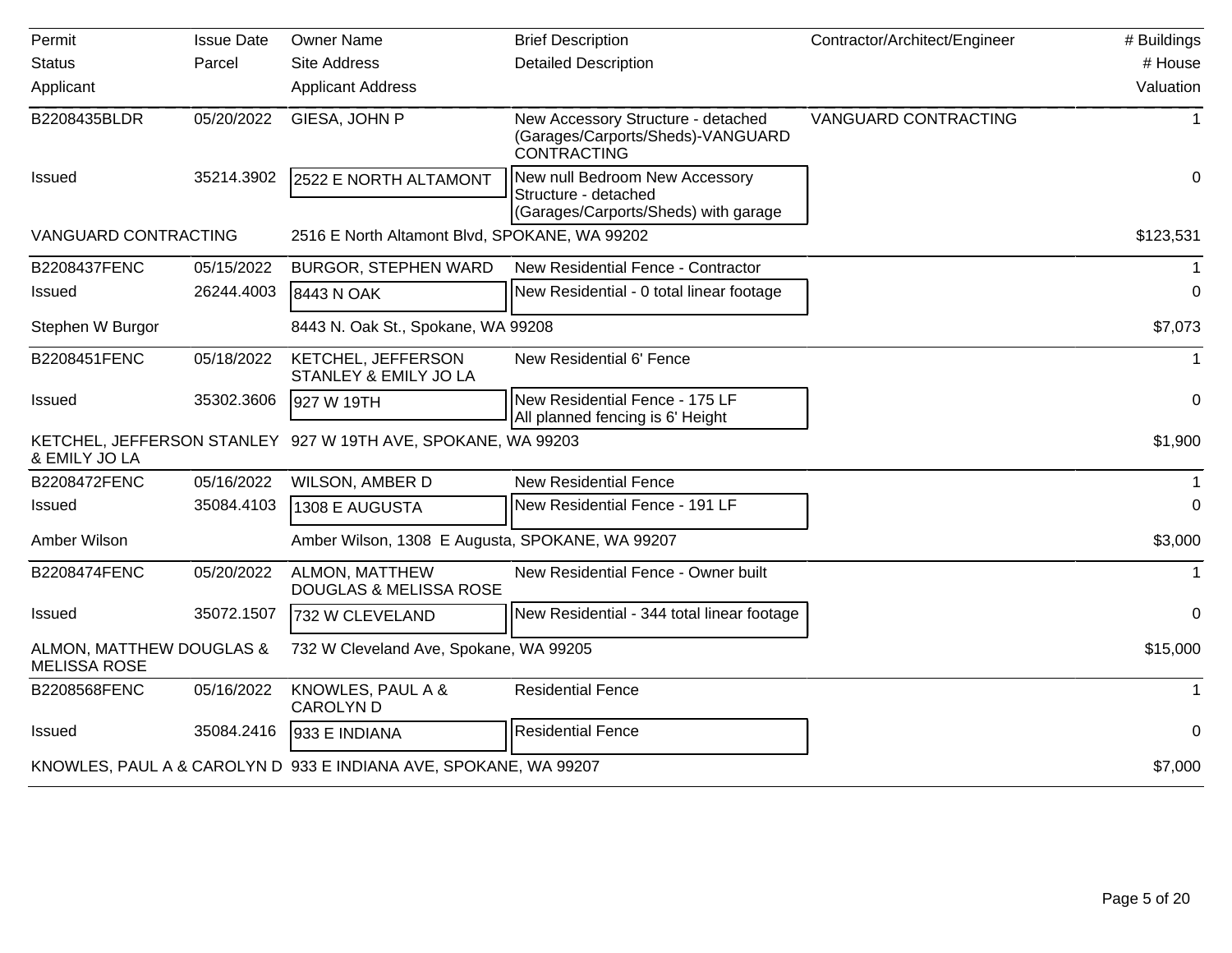| Permit                          | <b>Issue Date</b> | <b>Owner Name</b>                                                  | <b>Brief Description</b>                                                                | Contractor/Architect/Engineer                 | # Buildings  |
|---------------------------------|-------------------|--------------------------------------------------------------------|-----------------------------------------------------------------------------------------|-----------------------------------------------|--------------|
| <b>Status</b>                   | Parcel            | <b>Site Address</b>                                                | <b>Detailed Description</b>                                                             |                                               | # House      |
| Applicant                       |                   | <b>Applicant Address</b>                                           |                                                                                         |                                               | Valuation    |
| B2208570RFSW                    | 05/17/2022        | ADAMS, JON S                                                       | Replace/Install Windows Residential<br>House                                            |                                               | 1            |
| <b>Issued</b>                   | 36324.3604        | 717 E WELLESLEY                                                    | Replace 8 windows for Residential House                                                 |                                               | 0            |
| ADAMS, JON S                    |                   | 10101 E MAIN AVE APT 1, SPOKANE, WA 99206                          |                                                                                         |                                               | \$5,500      |
| B2208584RFSW                    | 05/15/2022        | DEMPSEY, JENEFER<br>J/PHIPPS, B A                                  | Reroof Residential House & Garage                                                       | AFFORDABLE NW ROOFING INC                     |              |
| <b>Issued</b>                   | 25014.4503        | 1413 W DALTON                                                      | Tear Off and Recover 18 Squares on a<br>Pitched Roof for Residential House &<br>Garage  |                                               | $\mathbf 0$  |
| <b>Affordable Northwest</b>     |                   | 300 N Legend Tree Drive, Liberty Lake, WA 99019                    |                                                                                         |                                               | \$23,000     |
| B2208586RFSW                    | 05/15/2022        | JAKUPCAK, MISCHA /<br>MILLER, ROBYN C                              | <b>Reroof Residential House</b>                                                         | DYNASTY ROOFING LLC                           | $\mathbf 1$  |
| <b>Issued</b>                   | 35193.0204        | 1213 W 7TH                                                         | Tear Off, Resheath and Recover 24<br>Squares on a Pitched Roof for Residential<br>House |                                               | $\mathbf 0$  |
| DYNASTY ROOFING LLC             |                   | 8316 N COLTON PL, SPOKANE, WA 99208                                |                                                                                         |                                               | \$25,000     |
| B2208587RFSW                    | 05/15/2022        | <b>CHERYL ANN</b>                                                  | HIGGINS, JAY G / KORNDER, Reroof jay higgings Apartment Building                        | <b>D G CONTRACTING LLC</b>                    |              |
| <b>Issued</b>                   | 35053.0526        | 42 E Empire                                                        | Tear Off and Recover 20 Squares on a<br><b>Pitched Roof for Apartment Building</b>      |                                               | $\mathbf 0$  |
| <b>DG Contracting LLC</b>       |                   | 4515 E LA DOLCE RD, COLBERT, WA 99005                              |                                                                                         |                                               | \$12,000     |
| B2208588RFSW                    | 05/16/2022        | BLACKBIRD, RANDOLPH L & Reroof Residential House<br><b>ROSIE E</b> |                                                                                         | <b>GARCIA ROOFING LLC</b>                     | $\mathbf 1$  |
| <b>Issued</b>                   | 35211.3501        | 2604 E 4TH                                                         | Tear Off and Recover 20 Squares on a<br><b>Pitched Roof for Residential House</b>       |                                               | 0            |
| Garcia Roofing LLC              |                   | 2604 e 7th, spokane, WA 99202                                      |                                                                                         |                                               | \$23,000     |
| B2208596RFSW                    | 05/16/2022        | FRICKE, RICHARD C                                                  | Replace/Install Windows CHAD FRICKE<br><b>Residential House</b>                         | <b>INLAND HOME IMPROVEMENTS</b><br><b>INC</b> | $\mathbf{1}$ |
| Final                           | 35053.1918        | 211 E GLASS                                                        | Replace 1 windows for Residential House                                                 |                                               | $\Omega$     |
| <b>INLAND HOME IMPROVEMENTS</b> |                   |                                                                    | 5805 E SHARP A5, SUITE A10, SPOKANE VALLEY, WA 99212                                    |                                               | \$3,250      |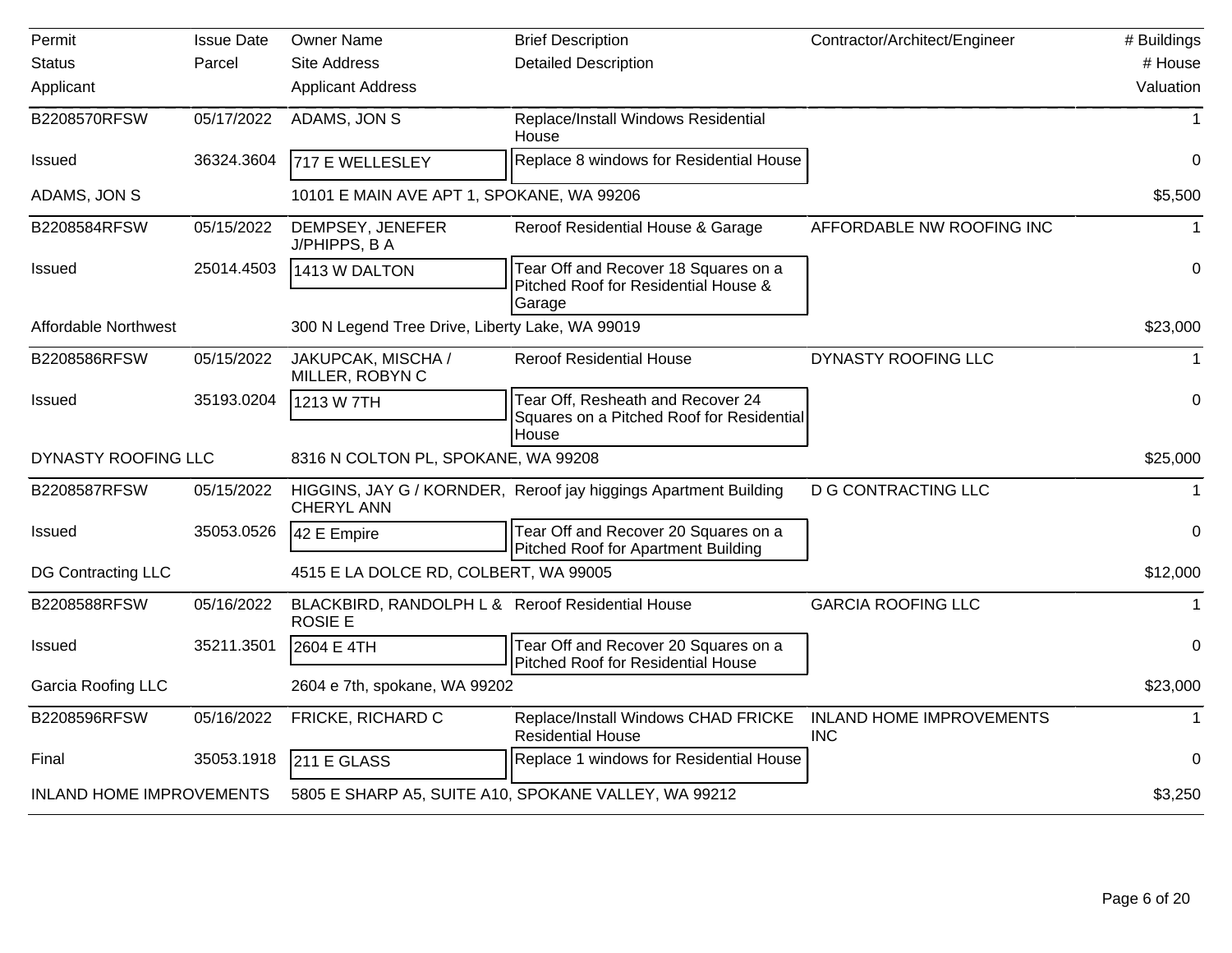| Permit                                          | <b>Issue Date</b> | <b>Owner Name</b>                             | <b>Brief Description</b>                                                                                                             | Contractor/Architect/Engineer       | # Buildings |
|-------------------------------------------------|-------------------|-----------------------------------------------|--------------------------------------------------------------------------------------------------------------------------------------|-------------------------------------|-------------|
| <b>Status</b>                                   | Parcel            | <b>Site Address</b>                           | <b>Detailed Description</b>                                                                                                          |                                     | # House     |
| Applicant                                       |                   | <b>Applicant Address</b>                      |                                                                                                                                      |                                     | Valuation   |
| B2208599RFSW                                    | 05/16/2022        | PALMER, MICHAEL E &<br>SHAWNA L/GIESA, CHER   | Reroof Residential House & Garage                                                                                                    | SALAZAR CONSTRUCTION LLC            |             |
| <b>Issued</b>                                   | 26221.1301        | 9411 N SEMINOLE                               | Tear Off, Resheath and Recover 37<br>Squares on a Pitched Roof for Residential<br>House & Garage                                     |                                     | 0           |
| SALAZAR CONSTRUCTION LLC                        |                   | 4209 N AVALON RD, SPOKANE VALLEY, WA 99216    |                                                                                                                                      |                                     | \$20,200    |
| B2208608RFSW                                    | 05/16/2022        | WITTE, WILLIAM B &<br>DANIELLE R              | <b>Reroof Residential House</b>                                                                                                      | ARROW POINT ROOFING LLC             |             |
| <b>Issued</b>                                   | 35294.1305        | 2619 S GARFIELD                               | Tear Off and Recover 33 Squares on a<br><b>Pitched Roof for Residential House</b>                                                    |                                     | 0           |
| <b>Arrow Point Roofing LLC</b>                  |                   | 4326 N Maringo Dr, Spokane, WA 99212          |                                                                                                                                      |                                     | \$22,418    |
| B2208610RFSW                                    | 05/16/2022        | <b>THOMAS HUNTER</b><br><b>WASHINGTON LLC</b> | Reroof Matthew Rusler Residential House CAPSTONE CONSTRUCTION                                                                        | <b>COMPANY</b>                      |             |
| <b>Issued</b>                                   | 35162.3210        | 1601 E CATALDO                                | Tear Off and Recover 16 Squares on a<br><b>Pitched Roof for Residential House</b>                                                    |                                     | 0           |
| CAPSTONE CONSTRUCTION<br><b>COMPANY</b>         |                   | PO BOX 388, NINE MILE FALLS, WA 99026         |                                                                                                                                      |                                     | \$14,000    |
| B2208613RFSW                                    | 05/16/2022        | HOMEFRONT, LLC                                | Reroof Residential House & Garage                                                                                                    | KEITH HANSON GNRL CNTRCTNG<br>LLC   | 1           |
| <b>Issued</b>                                   | 36343.2115        | 2939 E WABASH                                 | Tear Off and Recover 30 Squares on a<br>Pitched Roof for Residential House &<br>Garage                                               |                                     | 0           |
| <b>KEITH HANSON GNRL</b><br><b>CNTRCTNG LLC</b> |                   | 2514 E 3rd, SPOKANE, WA 99202                 |                                                                                                                                      |                                     | \$11,500    |
| B2208629RFSW                                    | 05/16/2022        | JOHNSON, GEORGE E                             | <b>Reroof Residential House</b>                                                                                                      | <b>BLANCHARD BUILDING SLTNS LLC</b> |             |
| <b>Issued</b>                                   | 26362.1903        | 5821 N HEMLOCK                                | Tear Off, Resheath and Recover 15<br>Squares on a Pitched Roof for Residential<br>House<br>Resheet house, tearoff/recover for garage |                                     | 0           |
| <b>BLANCHARD BUILDING SLTNS</b><br><b>LLC</b>   |                   | 8900 S Mullen Hill, #83, SPOKANE, WA 99224    |                                                                                                                                      |                                     | \$8,900     |
| B2208632RFSW                                    | 05/16/2022        | HARGREAVES, SUSAN C                           | <b>Reroof Residential House</b>                                                                                                      | ZACK KUBAS CONCRETE LLC             | 1           |
| <b>Issued</b>                                   | 35311.2223        | 3543 S CROYDON                                | Tear Off and Recover 50 Squares on a<br>Pitched Roof for Residential House                                                           |                                     | 0           |
| RIVERWOOD ROOFING                               |                   | 35501 N MILAN-ELK RD, CHATTAROY, WA 99003     |                                                                                                                                      |                                     | \$18,000    |
| B2208633RFSW                                    | 05/16/2022        | SMITH, AMY L                                  | Reroof Residential House & Garage                                                                                                    | AP ROOFING COMPANY                  | 1           |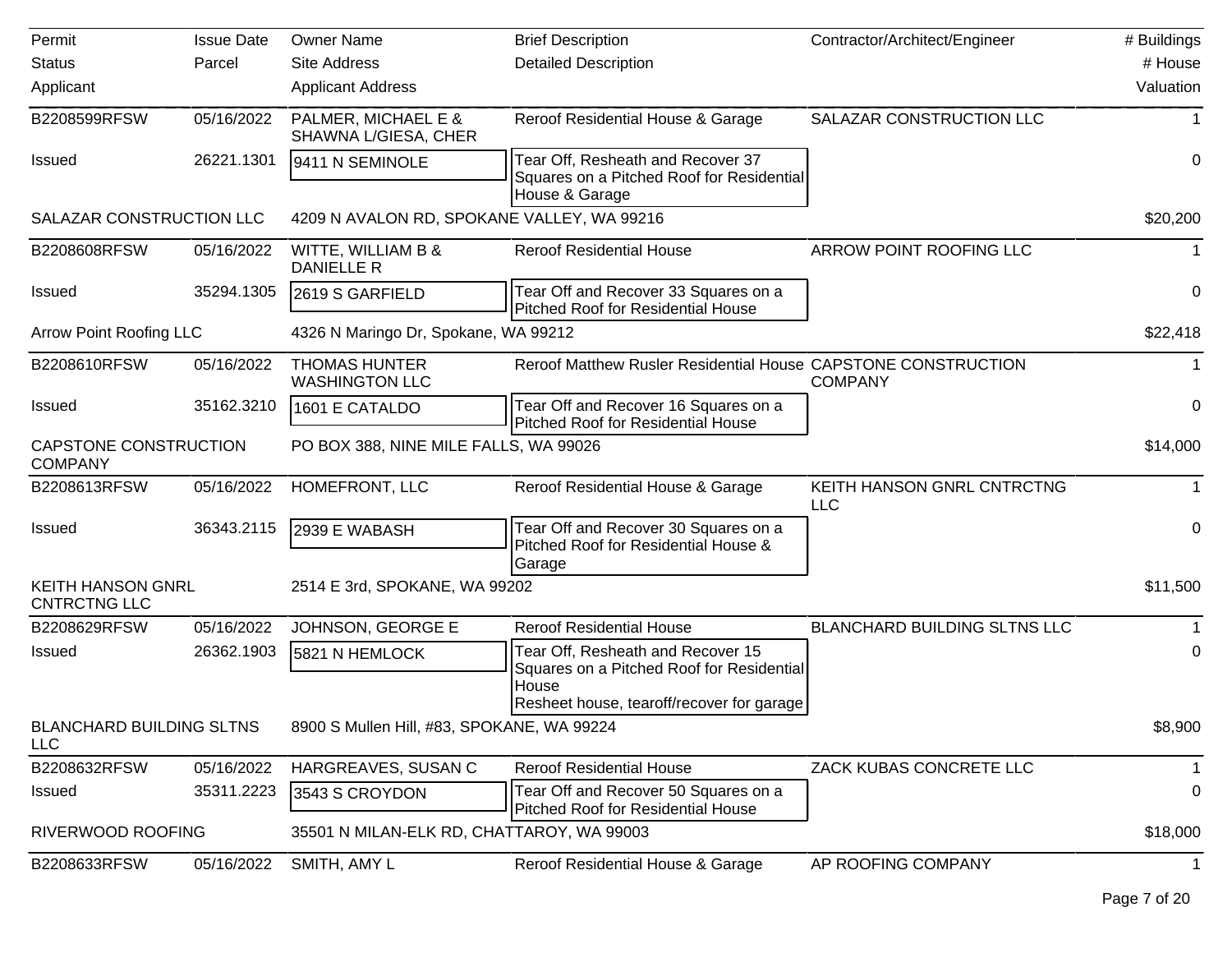| Permit                   | <b>Issue Date</b> | <b>Owner Name</b>                          | <b>Brief Description</b>                                                               | Contractor/Architect/Engineer         | # Buildings |
|--------------------------|-------------------|--------------------------------------------|----------------------------------------------------------------------------------------|---------------------------------------|-------------|
| <b>Status</b>            | Parcel            | <b>Site Address</b>                        | <b>Detailed Description</b>                                                            |                                       | # House     |
| Applicant                |                   | <b>Applicant Address</b>                   |                                                                                        |                                       | Valuation   |
| <b>Issued</b>            | 36312.5604        | 714 W ROWAN                                | Tear Off and Recover 20 Squares on a<br>Pitched Roof for Residential House &<br>Garage |                                       | 0           |
| AP Roofing Company       |                   | 18004 N. Judy Dr., Colbert, WA 99005       |                                                                                        |                                       | \$19,500    |
| B2208641RFSW             | 05/16/2022        | MELGES, DAVID K &<br><b>SHIRLEY M</b>      | <b>Reroof Residential House</b>                                                        | ALL TERRAIN ROOFING LLC               | 1.          |
| <b>Issued</b>            | 26154.2706        | 9817 N UTE                                 | Tear Off and Recover 35 Squares on a<br><b>Pitched Roof for Residential House</b>      |                                       | $\mathbf 0$ |
| All Terrain Roofing LLc. |                   | 7517 n five mile rd, spokane, WA 99208     |                                                                                        |                                       | \$18,000    |
| B2208642RFSW             | 05/16/2022        | MUNSON, STEVEN D                           | Replace/Install Windows Residential<br>House                                           | RENEWAL BY ANDERSEN OF<br><b>WASH</b> | -1          |
| <b>Issued</b>            | 35314.0001        | 3718 S BERNARD                             | Replace 10 windows for Residential<br>House                                            |                                       | 0           |
| Renewal by Andersen      |                   | 210 East Montgomery Ave, Spokane, WA 99207 |                                                                                        |                                       | \$40,567    |
| B2208644RFSW             | 05/16/2022        | LESTER, DENISE                             | Replace/Install Windows Residential<br>House                                           | RENEWAL BY ANDERSEN OF<br><b>WASH</b> |             |
| <b>Issued</b>            | 35274.3209        | 4217 E 22ND                                | Replace 11 windows for Residential<br>House                                            |                                       | 0           |
| Renewal by Andersen      |                   | 210 East Montgomery Ave, Spokane, WA 99207 |                                                                                        |                                       | \$41,190    |
| B2208645RFSW             | 05/16/2022        | SMITH, A E & J C                           | Replace/Install Windows Residential<br>House                                           | RENEWAL BY ANDERSEN OF<br><b>WASH</b> |             |
| <b>Issued</b>            | 26351.3016        | 5513 N F                                   | Replace 1 windows for Residential House                                                |                                       | 0           |
| Renewal by Andersen      |                   | 210 East Montgomery Ave, Spokane, WA 99207 |                                                                                        |                                       | \$9,212     |
| B2208646RFSW             | 05/16/2022        | <b>BELZER, MEGAN D</b>                     | Replace/Install Windows Residential<br>House                                           | RENEWAL BY ANDERSEN OF<br><b>WASH</b> |             |
| <b>Issued</b>            | 26264.2612        | 6521 N A                                   | Replace 10 windows for Residential<br>House                                            |                                       | 0           |
| Renewal by Andersen      |                   | 210 East Montgomery Ave, Spokane, WA 99207 |                                                                                        |                                       | \$31,257    |
| B2208647RFSW             | 05/16/2022        | <b>WIDDOES, DUNCAN</b><br>F/POWELL, JOY A  | Replace/Install Windows Residential<br>House                                           | RENEWAL BY ANDERSEN OF<br><b>WASH</b> | -1          |
| <b>Issued</b>            | 35332.3004        | 2104 E 36TH                                | Replace 5 windows for Residential House                                                |                                       | 0           |
| Renewal by Andersen      |                   | 210 East Montgomery Ave, Spokane, WA 99207 |                                                                                        |                                       | \$5,379     |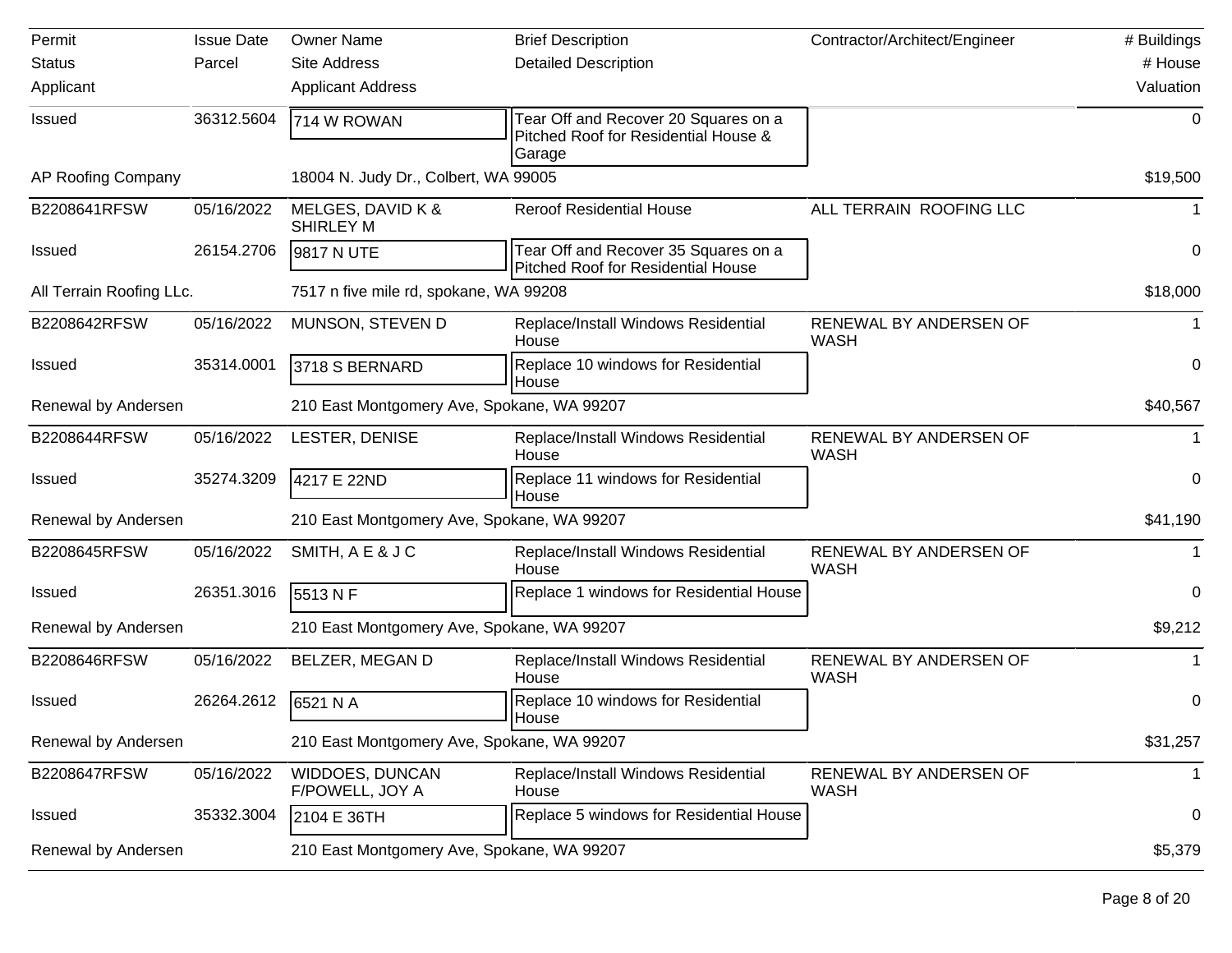| Permit                                  | <b>Issue Date</b> | <b>Owner Name</b>                                             | <b>Brief Description</b>                                                                                                                                  | Contractor/Architect/Engineer           | # Buildings |
|-----------------------------------------|-------------------|---------------------------------------------------------------|-----------------------------------------------------------------------------------------------------------------------------------------------------------|-----------------------------------------|-------------|
| <b>Status</b>                           | Parcel            | <b>Site Address</b>                                           | <b>Detailed Description</b>                                                                                                                               |                                         | # House     |
| Applicant                               |                   | <b>Applicant Address</b>                                      |                                                                                                                                                           |                                         | Valuation   |
| B2208648RFSW                            | 05/16/2022        | STENBERG, BRENNA                                              | Replace/Install Windows Residential<br>House                                                                                                              | RENEWAL BY ANDERSEN OF<br><b>WASH</b>   | 1           |
| <b>Issued</b>                           | 25131.3906        | 1509 W MISSION                                                | Replace 10 windows for Residential<br>House                                                                                                               |                                         | 0           |
| Renewal by Andersen                     |                   | 210 East Montgomery Ave, Spokane, WA 99207                    |                                                                                                                                                           |                                         | \$28,301    |
| B2208651FENC                            | 05/20/2022        | MCDERMOTT, THEODORE<br><b>LOUIS &amp; SHAWN BRIANA</b>        | New Residential Fence - Owner built                                                                                                                       |                                         | $\mathbf 1$ |
| <b>Issued</b>                           | 25241.3203        | 1913 W 3RD                                                    | New Residential - 158 total linear footage                                                                                                                |                                         | 0           |
| & SHAWN BRIANA                          |                   | MCDERMOTT, THEODORE LOUIS 1913 W. 3rd Ave., Spokane, WA 99201 |                                                                                                                                                           |                                         | \$1,500     |
| B2208655RFSW                            | 05/16/2022        | SMALLING, ELMER E III &<br><b>CASSANDRA J</b>                 | Reroof Cassandra Smalling Residential<br>House                                                                                                            | <b>ROOFS BY PREMIER</b>                 |             |
| <b>Issued</b>                           | 35322.2305        | 18 E 33RD                                                     | Tear Off and Recover 27 Squares on a<br><b>Pitched Roof for Residential House</b>                                                                         |                                         | 0           |
| <b>ROOFS BY PREMIER</b>                 |                   | 20615 E TRENT AVE, OTIS ORCHARDS, WA 99027                    |                                                                                                                                                           |                                         | \$15,563    |
| B2208659RFSW                            | 05/16/2022        | MAXFIELD, MC                                                  | Reroof Mary Maxfield Residential House                                                                                                                    | CAPSTONE CONSTRUCTION<br><b>COMPANY</b> | $\mathbf 1$ |
| <b>Issued</b>                           | 35292.0705        | 428 E 17TH                                                    | Tear Off, Resheath and Recover 19<br>Squares on a Pitched Roof for Residential<br>House - Will be sheathing 300 squares<br>and tear off reroof 19 squares |                                         | 0           |
| CAPSTONE CONSTRUCTION<br><b>COMPANY</b> |                   | PO BOX 388, NINE MILE FALLS, WA 99026                         |                                                                                                                                                           |                                         | \$16,000    |
| B2208660FENC                            | 05/16/2022        | THE ELTZ LIVING TRUST                                         | <b>New Residential Fence</b>                                                                                                                              |                                         |             |
| <b>Issued</b>                           | 26152.3004        | 5619 W NEWBURY                                                | <b>New Residential Fence</b>                                                                                                                              |                                         | $\Omega$    |
| THE ELTZ LIVING TRUST                   |                   | 5619 W NEWBURY DR, SPOKANE, WA 99208                          |                                                                                                                                                           |                                         | \$4,726     |
| B2208661RFSW                            | 05/16/2022        | SOLVERSON, MATHEW P &<br>AMBER M                              | <b>Reroof Residential House</b>                                                                                                                           | ALL TERRAIN ROOFING LLC                 |             |
| <b>Issued</b>                           | 35094.2906        | 1721 N LACEY                                                  | Tear Off and Recover 13 Squares on a<br><b>Pitched Roof for Residential House</b>                                                                         |                                         | 0           |
| All Terrain Roofing LLc.                |                   | 7517 n five mile rd, spokane, WA 99208                        |                                                                                                                                                           |                                         | \$6,000     |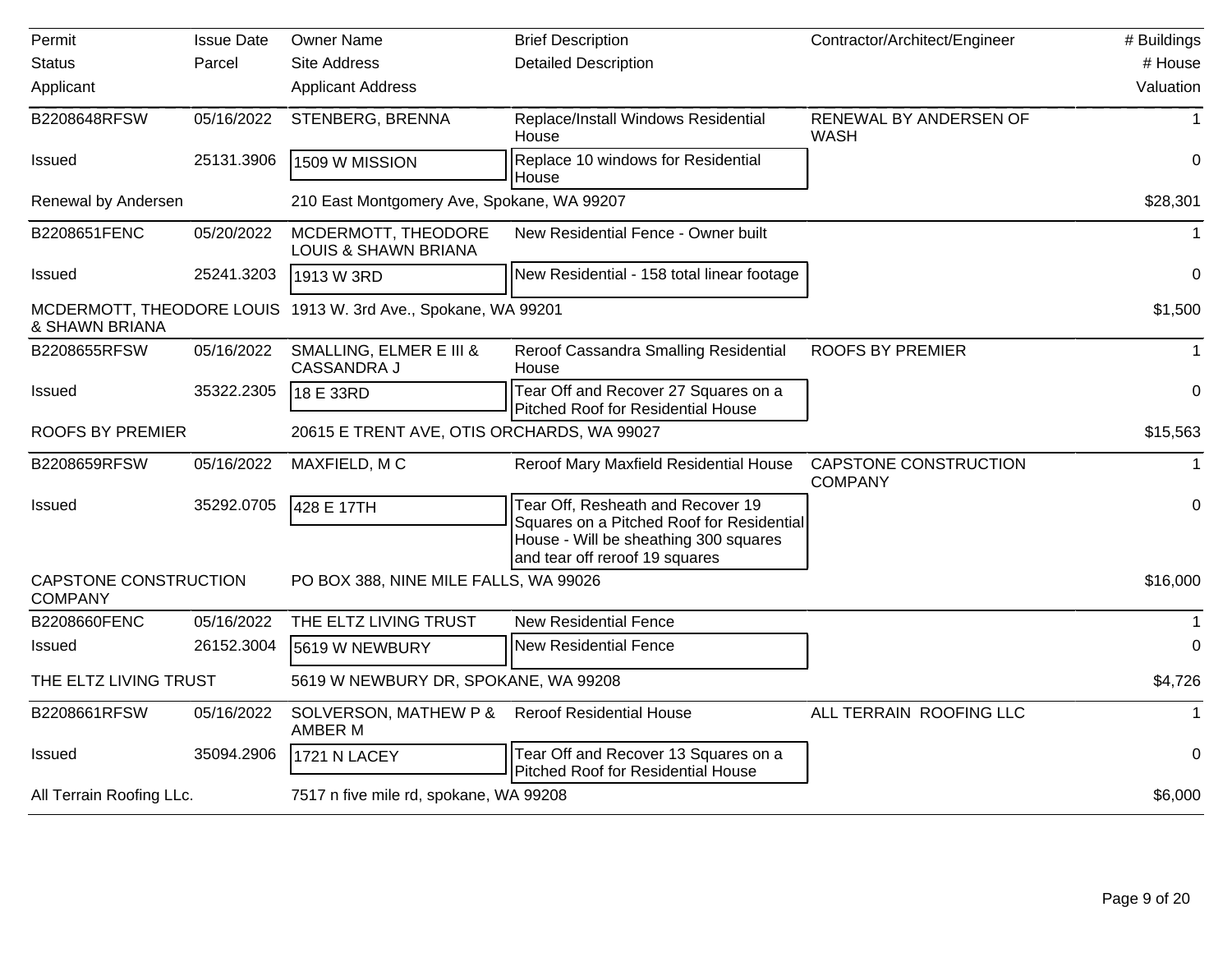| Permit                     | <b>Issue Date</b> | <b>Owner Name</b>                                  | <b>Brief Description</b>                                                                | Contractor/Architect/Engineer         | # Buildings  |
|----------------------------|-------------------|----------------------------------------------------|-----------------------------------------------------------------------------------------|---------------------------------------|--------------|
| <b>Status</b>              | Parcel            | Site Address                                       | <b>Detailed Description</b>                                                             |                                       | # House      |
| Applicant                  |                   | <b>Applicant Address</b>                           |                                                                                         |                                       | Valuation    |
| B2208662RFSW               | 05/16/2022        | <b>REYNOLDS, MICHAEL &amp;</b><br><b>PAMELA</b>    | Replace/Install Windows Residential<br>House                                            | RENEWAL BY ANDERSEN OF<br><b>WASH</b> |              |
| <b>Issued</b>              | 26161.1910        | 6206 W SKAGIT                                      | Replace 3 windows for Residential House                                                 |                                       | 0            |
| Renewal by Andersen        |                   | 210 East Montgomery Ave, Spokane, WA 99207         |                                                                                         |                                       | \$9,203      |
| B2208663RFSW               | 05/16/2022        | <b>GERDIN, TYLER &amp; EILEEN</b>                  | Replace/Install Windows Residential<br>House                                            | RENEWAL BY ANDERSEN OF<br><b>WASH</b> | 1            |
| <b>Issued</b>              | 35311.0509        | 37 W 29TH                                          | Replace 5 windows for Residential House                                                 |                                       | 0            |
| Renewal by Andersen        |                   | 210 East Montgomery Ave, Spokane, WA 99207         |                                                                                         |                                       | \$16,918     |
| B2208666RFSW               | 05/16/2022        | BEE, ASHLEY D                                      | Replace/Install Windows Residential<br>House                                            | RENEWAL BY ANDERSEN OF<br><b>WASH</b> |              |
| <b>Issued</b>              | 35223.3401        | 3423 E 12TH                                        | Replace 3 windows for Residential House                                                 |                                       | 0            |
| Renewal by Andersen        |                   | 210 East Montgomery Ave, Spokane, WA 99207         |                                                                                         |                                       | \$23,384     |
| B2208673RFSW               | 05/16/2022        | TOLLISON, ANDREA L                                 | <b>Reroof Residential House</b>                                                         | PALMER CONSTRUCTION                   |              |
| <b>Issued</b>              | 25123.1513        | 2206 W MISSION                                     | Tear Off and Recover 22.33 Squares on a<br>Pitched Roof for Residential House           |                                       | 0            |
| PALMER CONSTRUCTION        |                   | 12018 East 1st Ave Ste A, SPOKANE VALLEY, WA 99206 |                                                                                         |                                       | \$27,613     |
| B2208676RFSW               | 05/16/2022        | THOMPSON, LAURIE D                                 | <b>Reroof Residential House</b>                                                         | HILLTOP DECKING LLC                   |              |
| Issued                     | 25013.4903        | 2611 W DALTON                                      | Tear Off, Resheath and Recover 25<br>Squares on a Pitched Roof for Residential<br>House |                                       | 0            |
| <b>HILLTOP DECKING LLC</b> |                   | 2142 BAKER LAKE RD, NEWPORT, WA 99156              |                                                                                         |                                       | \$26,000     |
| B2208679RFSW               | 05/16/2022        | CANHAM, LK&LL                                      | <b>Reroof Residential House</b>                                                         | PALMER CONSTRUCTION                   |              |
| <b>Issued</b>              | 26361.2108        | 5912 N RIDGEVIEW                                   | Tear Off and Recover 27.66 Squares on a<br><b>Pitched Roof for Residential House</b>    |                                       | 0            |
| PALMER CONSTRUCTION        |                   | 12018 East 1st Ave Ste A, SPOKANE VALLEY, WA 99216 |                                                                                         |                                       | \$15,438     |
| B2208692RFSW               | 05/17/2022        | HAZELBAKER, CHADRON<br><b>BLUE &amp; STACIK</b>    | <b>Reroof Residential House</b>                                                         | DYNASTY ROOFING LLC                   | $\mathbf{1}$ |
| <b>Issued</b>              | 35343.2520        | 3502 E TRACEY                                      | Tear Off and Recover 25 Squares on a<br><b>Pitched Roof for Residential House</b>       |                                       | 0            |
| Dynasty Roofing LLC        |                   | 8316 N COLTON PL, SPOKANE, WA 99208                |                                                                                         |                                       | \$14,000     |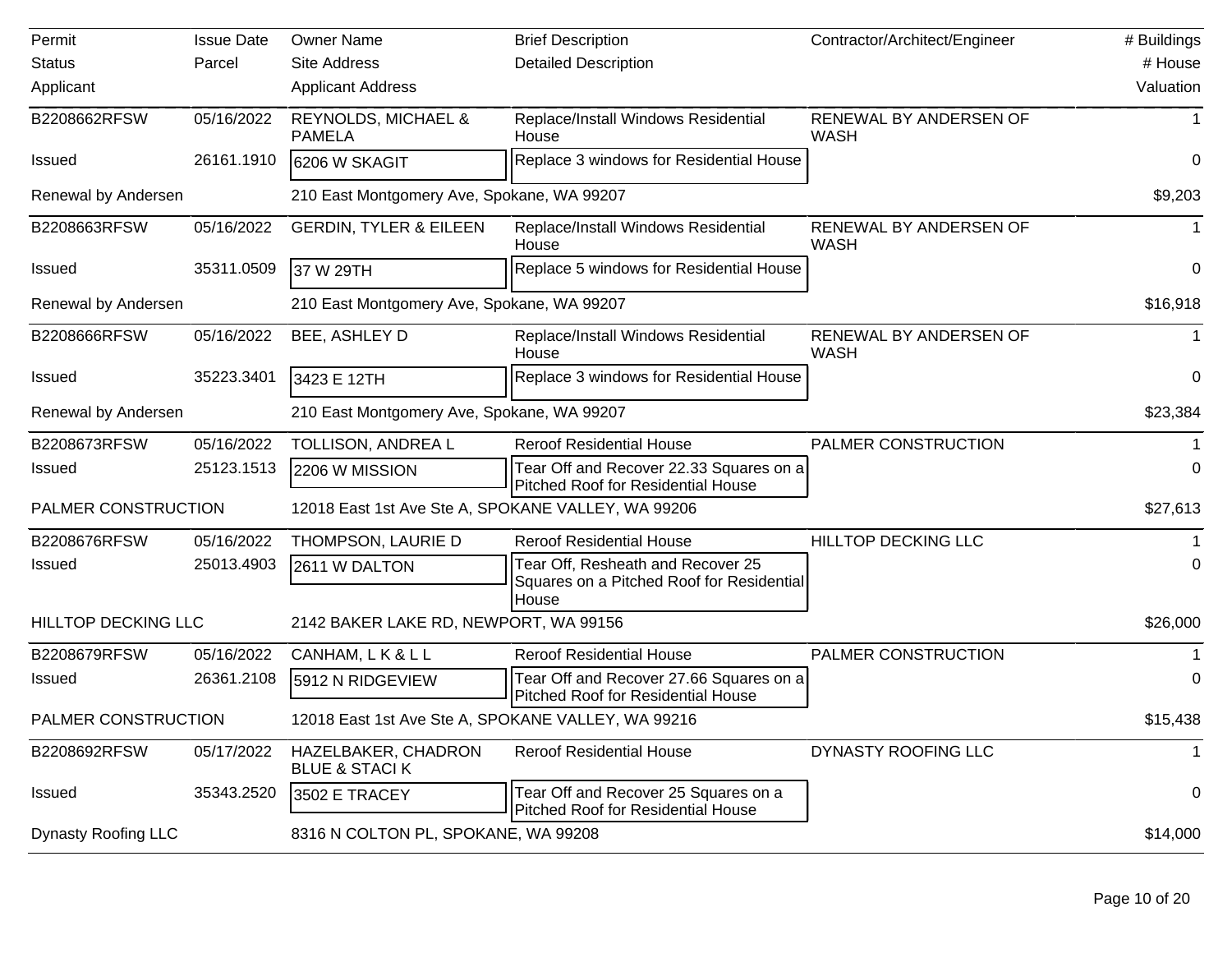| Permit                    | <b>Issue Date</b> | <b>Owner Name</b>                         | <b>Brief Description</b>                                                                                                       | Contractor/Architect/Engineer | # Buildings |
|---------------------------|-------------------|-------------------------------------------|--------------------------------------------------------------------------------------------------------------------------------|-------------------------------|-------------|
| <b>Status</b>             | Parcel            | <b>Site Address</b>                       | <b>Detailed Description</b>                                                                                                    |                               | # House     |
| Applicant                 |                   | <b>Applicant Address</b>                  |                                                                                                                                |                               | Valuation   |
| B2208695RFSW              | 05/17/2022        | GOODRICH, JENNIFER C                      | Reroof jennifer Residential House &<br>Garage                                                                                  | <b>D G CONTRACTING LLC</b>    |             |
| <b>Issued</b>             | 35093.3120        | 1612 N NAPA                               | Tear Off and Recover 19 Squares on a<br>Pitched Roof for Residential House &<br>Garage                                         |                               | 0           |
| <b>DG Contracting LLC</b> |                   | 4515 E LA DOLCE RD, COLBERT, WA 99005     |                                                                                                                                |                               | \$13,000    |
| B2208706RFSW              | 05/17/2022        | SPOKANE METHODIST<br><b>HOMES</b>         | Replace/Install Windows Residential<br>House                                                                                   | MCVAY BROS CONTRS INC         |             |
| <b>Issued</b>             | 35284.1008        | 2105 S FOREST ESTATES                     | Replace 16 windows for Residential<br>House - We at McVay Brothers will be<br>replacing 16 windows in this customers<br>house. |                               | 0           |
| McVay Brothers            |                   | 11724 E Montgomery Dr., Spokane, WA 99206 |                                                                                                                                |                               | \$22,201    |
| B2208708RFSW              | 05/17/2022        | <b>CORSBERG, ANDREW</b>                   | Reroof Corsberg-1427-R Residential<br>House                                                                                    | <b>JIMMY'S ROOFING</b>        |             |
| <b>Issued</b>             | 25124.3806        | 1427 W MANSFIELD                          | Tear Off, Resheath and Recover 20<br>Squares on a Pitched Roof for Residential<br>House                                        |                               | 0           |
| <b>JIMMY'S ROOFING</b>    |                   |                                           | 11401 E. Montgomery Drive, #2, SPOKANE VALLEY, WA 99206                                                                        |                               | \$31,250    |
| B2208718BLDC              | 05/17/2022        | <b>HAMILTON &amp; TRENT LLC</b>           | Commercial TI- Global Neighborhood<br><b>Thrift Store</b>                                                                      | S H DRYWALL INC               |             |
| <b>Issued</b>             | 35174.0326        | 919 E TRENT                               | Commercial TI- Global Neighborhood<br>Thrift Store.<br>**Trade Permits to be Issued Separately**                               |                               | 0           |
|                           |                   |                                           | Repairing a 1,000 ft of damaged drywall.                                                                                       |                               |             |
|                           |                   |                                           | Scott with SH Drywall- 509-991-3337                                                                                            |                               |             |
| S H DRYWALL INC           |                   | 20016 N AUSTIN RD, COLBERT, WA 99005      |                                                                                                                                |                               | \$5,000     |
| B2208732RFSW              | 05/17/2022        | ROACH, SHANE & AMANDA                     | <b>Reroof Residential House</b>                                                                                                | RIVAL ROOFING LLC             |             |
| Issued                    | 25244.1212        | 1404 W 14TH                               | Tear Off and Recover 26 Squares on a<br>Pitched Roof for Residential House                                                     |                               | 0           |
| <b>Rival Roofing</b>      |                   | 56 Selkirk Way, oldtown, ID 83822         |                                                                                                                                |                               | \$17,086    |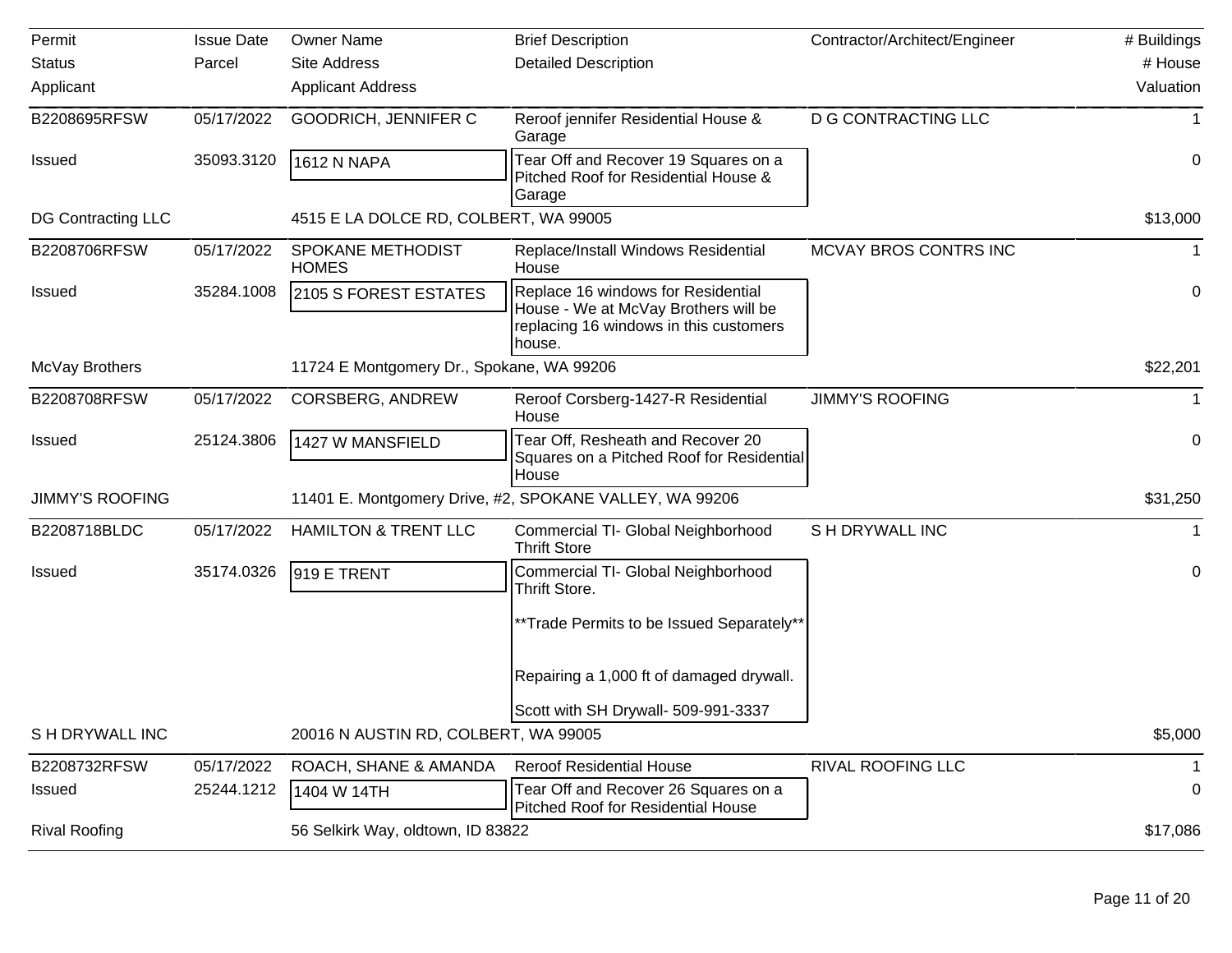| Permit                                              | <b>Issue Date</b> | <b>Owner Name</b>                          | <b>Brief Description</b>                                                                | Contractor/Architect/Engineer                       | # Buildings  |
|-----------------------------------------------------|-------------------|--------------------------------------------|-----------------------------------------------------------------------------------------|-----------------------------------------------------|--------------|
| <b>Status</b>                                       | Parcel            | <b>Site Address</b>                        | <b>Detailed Description</b>                                                             |                                                     | # House      |
| Applicant                                           |                   | <b>Applicant Address</b>                   |                                                                                         |                                                     | Valuation    |
| B2208747RFSW                                        | 05/17/2022        | CUCULICH, DONALD W                         | <b>Reroof Residential House</b>                                                         | <b>MORRIS CLARK SIDING &amp; RFNG</b><br><b>INC</b> |              |
| Issued                                              | 35104.0517        | 3903 E UPRIVER                             | Tear Off and Recover 14 Squares on a<br>Pitched Roof for Residential House              |                                                     | $\Omega$     |
| <b>MORRIS CLARK SIDING &amp; RFNG</b><br><b>INC</b> |                   | 2728 E GARLAND AVE, SPOKANE, WA 992075808  |                                                                                         |                                                     | \$2,800      |
| B2208754RFSW                                        | 05/17/2022        | CHASE/WATSON                               | <b>Reroof Residential House</b>                                                         | AFFORDABLE NW ROOFING INC                           |              |
| Issued                                              | 35324.4102        | 1126 E 42ND                                | Tear Off and Recover 16 Squares on a<br>Pitched Roof for Residential House              |                                                     | $\Omega$     |
| AFFORDABLE NW ROOFING INC                           |                   | 300 N LEGEND TREE, LIBERTY LAKE, WA 99019  |                                                                                         |                                                     | \$10,300     |
| B2208764RFSW                                        | 05/17/2022        | <b>MARLOW</b>                              | TAPP, JEFFERY A/STAVANA, Reroof Jeff Tapp Residential House                             | 20/20 EXTERIORS                                     | $\mathbf{1}$ |
| <b>Issued</b>                                       | 35321.0412        | 901 E 31ST                                 | Tear Off and Recover 33 Squares on a<br><b>Pitched Roof for Residential House</b>       |                                                     | 0            |
| 20/20 exteriors                                     |                   | 914 n country club dr, deer park, wa 99006 |                                                                                         |                                                     | \$20,000     |
| B2208765RFSW                                        | 05/17/2022        | FLAHERTY, BRIAN &<br><b>REBECCA</b>        | Reside flaherty Residential House                                                       | 20/20 EXTERIORS                                     | $\mathbf{1}$ |
| <b>Issued</b>                                       | 35293.0311        | 2125 S MANITO                              | Reside 13 squares for Residential House                                                 |                                                     | 0            |
| 20/20 exteriors                                     |                   | 914 n country club dr, deer park, wa 99006 |                                                                                         |                                                     | \$14,000     |
| B2208766RFSW                                        | 05/17/2022        | DAUBENSCHMIDT, DEVLYN<br>& LIGOURI         | Reroof Daubenschmidt Residential House 20/20 EXTERIORS<br>& Garage                      |                                                     |              |
| <b>Issued</b>                                       | 35321.1603        | 810 E 33RD                                 | Tear Off and Recover 18 Squares on a<br>Pitched Roof for Residential House &<br> Garage |                                                     | $\mathbf 0$  |
| 20/20 exteriors                                     |                   | 914 n country club dr, deer park, wa 99006 |                                                                                         |                                                     | \$12,720     |
| B2208771RFSW                                        | 05/17/2022        | MEDINA, BETHANY P &<br><b>JERED L</b>      | Reroof Beth Medina Residential House                                                    | 20/20 EXTERIORS                                     | $\mathbf 1$  |
| <b>Issued</b>                                       | 35274.1221        | 3718 E 26TH                                | Tear Off and Recover 14 Squares on a<br>Pitched Roof for Residential House              |                                                     | $\Omega$     |
| 20/20 exteriors                                     |                   | 914 n country club dr, deer park, wa 99006 |                                                                                         |                                                     | \$14,000     |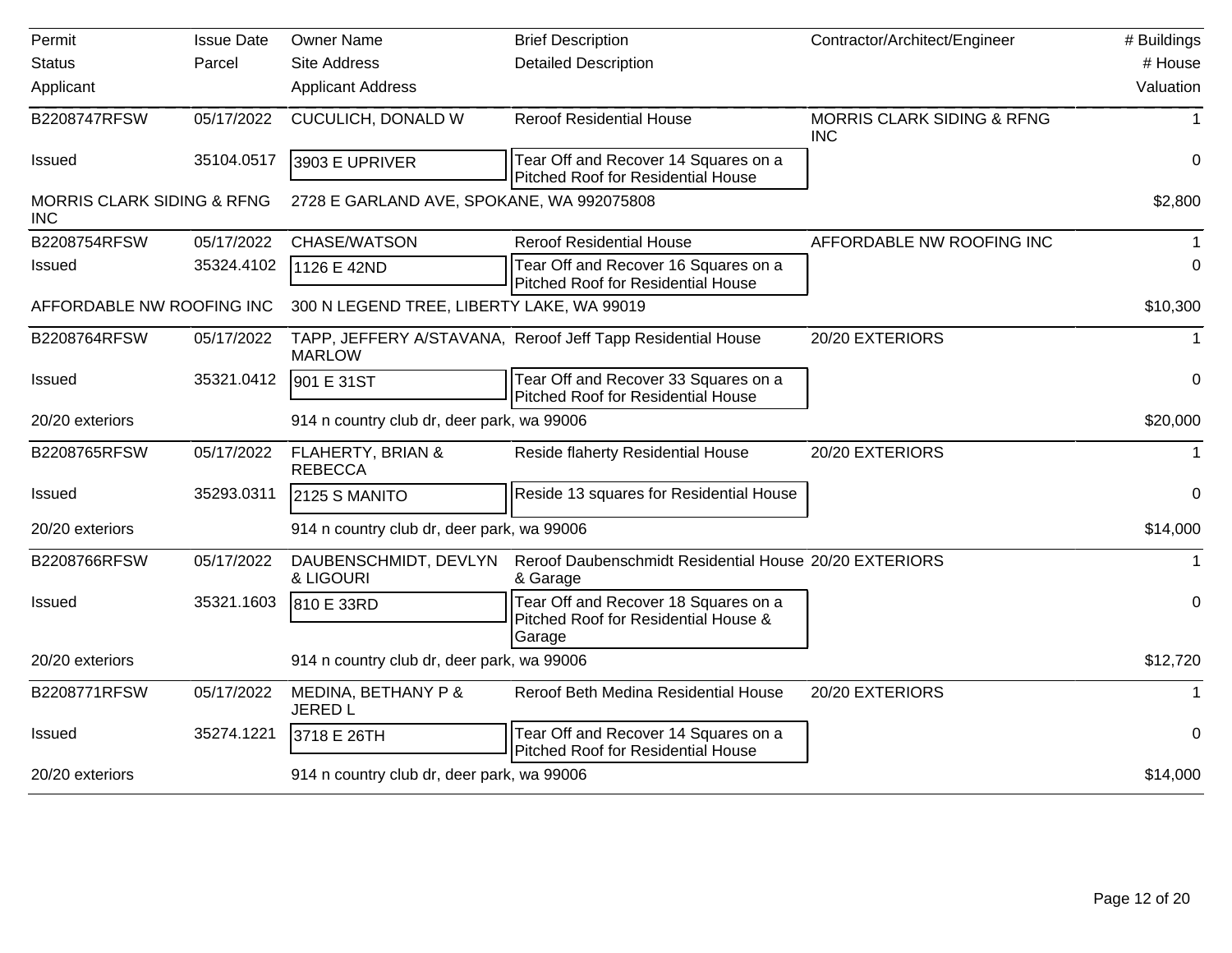| Permit                    | <b>Issue Date</b> | <b>Owner Name</b>                                        | <b>Brief Description</b>                                                                | Contractor/Architect/Engineer | # Buildings |
|---------------------------|-------------------|----------------------------------------------------------|-----------------------------------------------------------------------------------------|-------------------------------|-------------|
| <b>Status</b>             | Parcel            | <b>Site Address</b>                                      | <b>Detailed Description</b>                                                             |                               | # House     |
| Applicant                 |                   | <b>Applicant Address</b>                                 |                                                                                         |                               | Valuation   |
| B2208772RFSW              | 05/17/2022        | PEDERSON, L S                                            | Reroof Pederson Residential House                                                       | 20/20 EXTERIORS               |             |
| Issued                    | 35062.0712        | 4128 N LINCOLN                                           | Tear Off and Recover 18 Squares on a<br><b>Pitched Roof for Residential House</b>       |                               | 0           |
| 20/20 exteriors           |                   | 914 n country club dr, deer park, wa 99006               |                                                                                         |                               | \$12,000    |
| B2208773RFSW              | 05/17/2022        | MCCARTY, KATIE M<br><b>HUTYLER &amp; KYLE T</b>          | Reroof kyle McCarty Residential House                                                   | 20/20 EXTERIORS               | 1           |
| <b>Issued</b>             | 26264.1117        | 3326 W HOLYOKE                                           | Tear Off and Recover 25 Squares on a<br><b>Pitched Roof for Residential House</b>       |                               | 0           |
| 20/20 exteriors           |                   | 914 n country club dr, deer park, wa 99006               |                                                                                         |                               | \$15,000    |
| B2208774RFSW              | 05/17/2022        | WILLIAMS, MARY A/LEWIS,<br>DEBRA A                       | <b>Reroof Residential House</b>                                                         | SALAZAR CONSTRUCTION LLC      | 1           |
| Final                     | 35042.4611        | 1402 E WALTON                                            | Tear Off and Recover 15 Squares on a<br>Pitched Roof for Residential House              |                               | 0           |
| SALAZAR CONSTRUCTION LLC  |                   | 12930 e mansfield ave, SUITE A, spokane valley, WA 99206 |                                                                                         |                               | \$9,606     |
| B2208788RFSW              | 05/18/2022        | PANGERL FAMILY TRUST.<br><b>SAMUEL &amp; ARDYCE</b>      | Reroof sam Residential House                                                            | <b>D G CONTRACTING LLC</b>    | 1           |
| Final                     | 26362.1411        | 5609 N LINDEKE                                           | Tear Off, Resheath and Recover 15<br>Squares on a Pitched Roof for Residential<br>House |                               | 0           |
| <b>DG Contracting LLC</b> |                   | 4515 E LA DOLCE RD, COLBERT, WA 99005                    |                                                                                         |                               | \$13,000    |
| B2208789RFSW              | 05/18/2022        | HIGGINS, JAY G                                           | Reroof jay Residential House                                                            | <b>D G CONTRACTING LLC</b>    |             |
| <b>Issued</b>             | 26351.3219        | 5512 N E                                                 | Tear Off and Recover 14 Squares on a<br><b>Pitched Roof for Residential House</b>       |                               | 0           |
| <b>DG Contracting LLC</b> |                   | 4515 E LA DOLCE RD, COLBERT, WA 99005                    |                                                                                         |                               | \$10,000    |
| B2208793FENC              | 05/18/2022        | TOOMBS, KAREN E                                          | <b>New Residential Fence</b>                                                            |                               |             |
| <b>Issued</b>             | 35051.3115        | 1011 E WALTON                                            | New Residential Fence 109 LF                                                            |                               | 0           |
| TOOMBS, KAREN E           |                   | 1011 E WALTON AVE, SPOKANE, WA 99207-3070                |                                                                                         |                               | \$6,820     |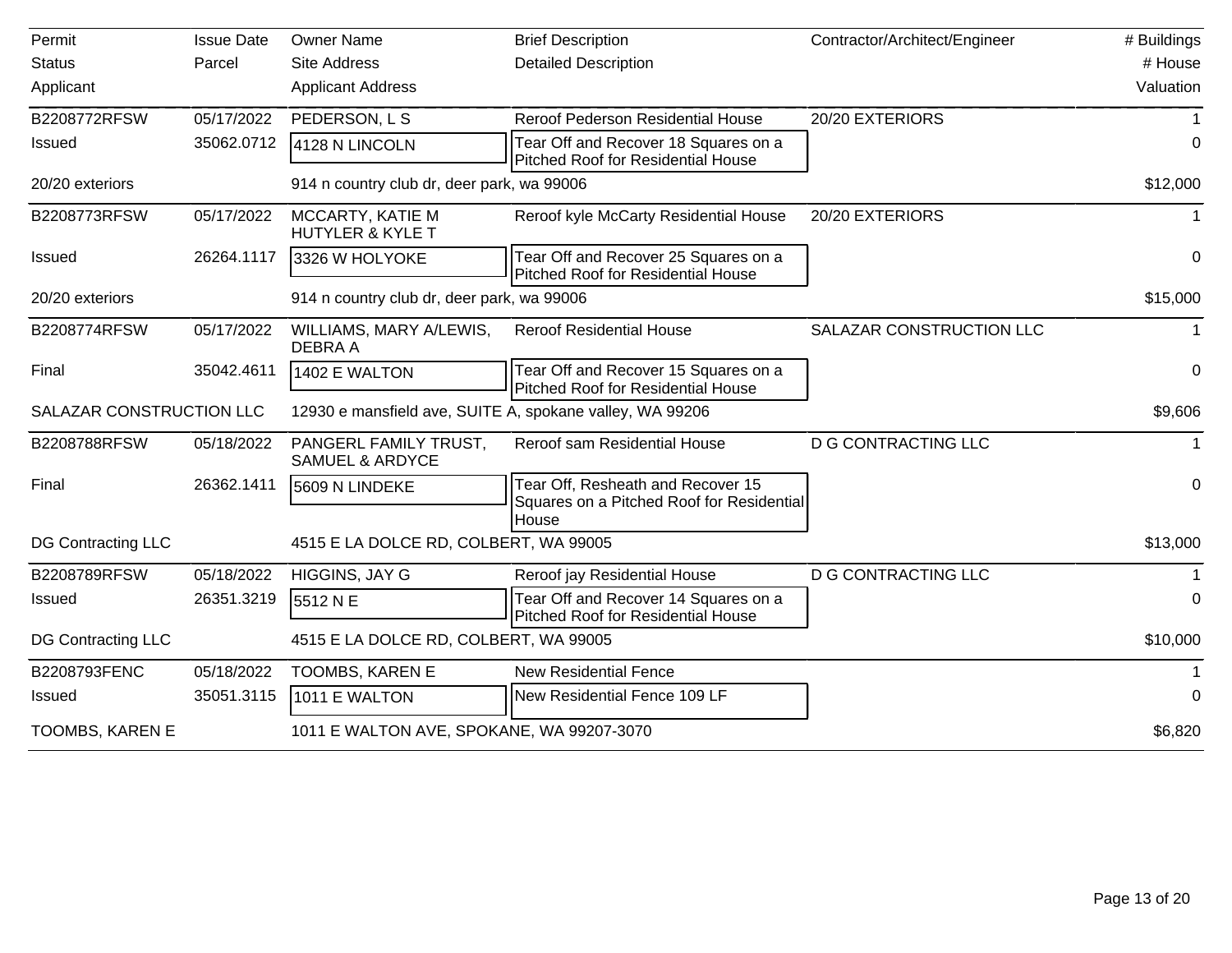| Permit                                 | Issue Date | <b>Owner Name</b>                              | <b>Brief Description</b>                                                                         | Contractor/Architect/Engineer          | # Buildings  |
|----------------------------------------|------------|------------------------------------------------|--------------------------------------------------------------------------------------------------|----------------------------------------|--------------|
| <b>Status</b>                          | Parcel     | <b>Site Address</b>                            | <b>Detailed Description</b>                                                                      |                                        | # House      |
| Applicant                              |            | <b>Applicant Address</b>                       |                                                                                                  |                                        | Valuation    |
| B2208818RFSW                           | 05/18/2022 | AMRSTRONG, JEANNE<br>FROM MARS & MICHAEL K     | <b>Reroof Residential House</b>                                                                  | ADVANCE ROOFING LLC                    | $\mathbf 1$  |
| <b>Issued</b>                          | 35271.3515 | 4020 E 19TH                                    | Tear Off, Resheath and Recover 31<br>Squares on a Pitched Roof for Residential                   |                                        | $\mathbf 0$  |
| Advance Roofing                        |            | 6105 N Regal St Apt D., Spokane, WA 99208      | House                                                                                            |                                        | \$29,800     |
| B2208819RFSW                           | 05/18/2022 | GARDNER, JOHN G &<br><b>KATHLEEN J</b>         | Reroof Residential House & Garage                                                                | <b>QUALITY ROOFING LLC</b>             |              |
| <b>Issued</b>                          | 34042.1109 | 4523 S MADELIA                                 | Tear Off and Recover 40 Squares on a<br>Pitched Roof for Residential House &                     |                                        | 0            |
| <b>QUALITY ROOFING LLC</b>             |            | Garage<br>PO BOX 573, SPOKANE VALLEY, WA 99037 |                                                                                                  |                                        | \$18,000     |
| B2208820RFSW                           | 05/18/2022 | MONTGOMERY, RYAN W &<br><b>JOAN M</b>          | Reroof Residential House & Garage                                                                | <b>QUALITY ROOFING LLC</b>             | $\mathbf{1}$ |
| <b>Issued</b>                          | 25251.0702 | 1512 S ASH                                     | Tear Off, Resheath and Recover 30<br>Squares on a Pitched Roof for Residential<br>House & Garage |                                        | $\mathbf 0$  |
| <b>QUALITY ROOFING LLC</b>             |            | PO BOX 573, SPOKANE VALLEY, WA 99037           |                                                                                                  |                                        | \$31,000     |
| B2208822RFSW                           | 05/18/2022 | LAGERQUIST, LINNEA                             | <b>Reroof Residential Garage</b>                                                                 | <b>INLAND ROOFING &amp; SUPPLY INC</b> |              |
| <b>Issued</b>                          | 35052.2313 | 303 E ROCKWELL                                 | Tear Off and Recover 3.66 Squares on a<br><b>Pitched Roof for Residential Garage</b>             |                                        | 0            |
| <b>INLAND ROOFING &amp; SUPPLY INC</b> |            | 5528 E SPRAGUE AVE, SPOKANE, WA 992120825      |                                                                                                  |                                        | \$1,480      |
| B2208829RFSW                           | 05/18/2022 | RICHARDSON, BRYAN C &<br><b>CAROLE F</b>       | <b>Reroof Residential House</b>                                                                  | H & H ROOFING                          |              |
| <b>Issued</b>                          | 35214.2504 | <b>1207 S LACEY</b>                            | Tear Off and Recover 11 Squares on a<br>Pitched Roof for Residential House                       |                                        | 0            |
| Hitchens Inc.                          |            | 6908 N Market Street, Spokane, WA 99217        |                                                                                                  |                                        | \$5,500      |
| B2208838RFSW                           | 05/18/2022 | AMERICO HOLDINGS LLC                           | Replace/Install Windows Residential<br>House                                                     |                                        | $\mathbf 1$  |
| <b>Issued</b>                          | 35162.3001 | 1804 E DESMET                                  | Replace 9 windows for Residential House                                                          |                                        | 0            |
| AMERICO HOLDINGS LLC                   |            | PO BOX 4811, SEATTLE, WA 98134                 |                                                                                                  |                                        | \$3,400      |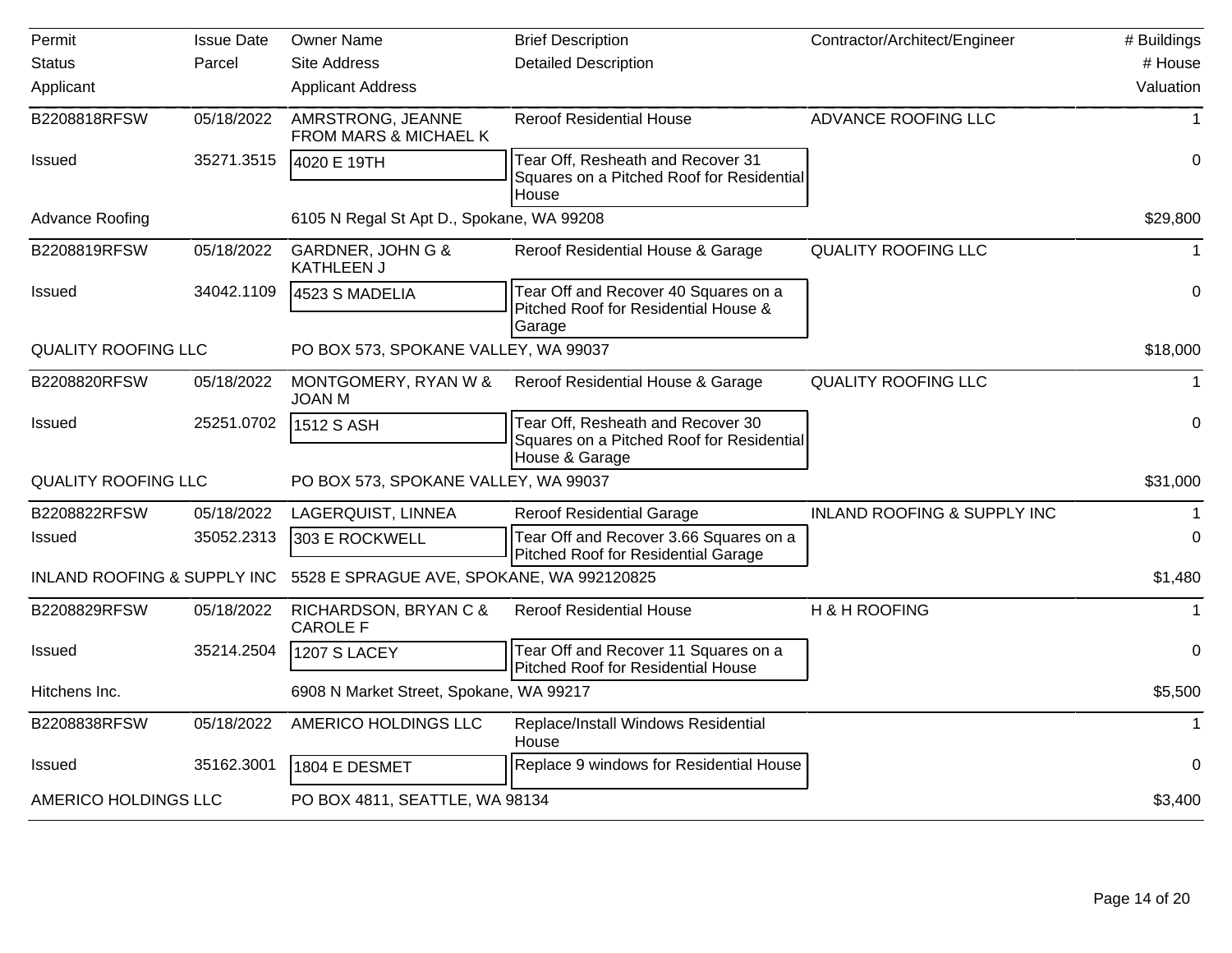| Permit                                              | <b>Issue Date</b> | <b>Owner Name</b>                                              | <b>Brief Description</b>                                                                                                | Contractor/Architect/Engineer            | # Buildings |
|-----------------------------------------------------|-------------------|----------------------------------------------------------------|-------------------------------------------------------------------------------------------------------------------------|------------------------------------------|-------------|
| <b>Status</b>                                       | Parcel            | Site Address                                                   | <b>Detailed Description</b>                                                                                             |                                          | # House     |
| Applicant                                           |                   | <b>Applicant Address</b>                                       |                                                                                                                         |                                          | Valuation   |
| B2208846FENC                                        | 05/18/2022        | LEKANDER, DENNIS C &<br><b>GLORIA J</b>                        | <b>Residential Fence</b>                                                                                                |                                          |             |
| <b>Issued</b>                                       | 35312.2610        | 720 W SAXON                                                    | Residential Fence 91' Cedar Fence                                                                                       |                                          | 0           |
|                                                     |                   | LEKANDER, DENNIS C & GLORIA 720 W SAXON DR, SPOKANE, WA 99203- |                                                                                                                         |                                          | \$6,750     |
| B2208863RFSW                                        | 05/19/2022        | <b>&amp; KATHY CHARLENE</b>                                    | KNAUSS, MICHAEL JAY DEE Reroof Kathy Knauss Residential House                                                           | <b>ICON ROOFING LLC</b>                  |             |
| <b>Issued</b>                                       | 36333.4004        | 1508 E BROAD                                                   | Tear Off and Recover 12 Squares on a<br>Pitched Roof for Residential House                                              |                                          | 0           |
| <b>ICON ROOFING LLC</b>                             |                   | 317 W 6th St #201, Moscow, ID 83843                            |                                                                                                                         |                                          | \$8,500     |
| B2208866RFSW                                        | 05/19/2022        | BLY, SHARON K                                                  | Replace/Install Windows Residential<br>House                                                                            | MCVAY BROS CONTRS INC                    |             |
| <b>Issued</b>                                       | 25122.0216        | 2204 W FAIRVIEW                                                | Replace 2 windows for Residential House<br>We at McVay Brothers will be replacing<br>2 windows in this customers house. |                                          | 0           |
| McVay Brothers                                      |                   | 11724 E Montgomery Dr., Spokane, WA 99206                      |                                                                                                                         |                                          | \$3,007     |
| B2208883RFSW                                        | 05/19/2022        | DOUGLASS, H & M                                                | Reside Apartment Building #1                                                                                            | HARLAN D DOUGLASS INC                    |             |
| <b>Issued</b>                                       | 35331.2521        | 2715 E 36TH                                                    | Reside 40 squares for Apartment Building                                                                                |                                          | 0           |
| HARLAN D DOUGLASS INC                               |                   | E 815 ROSEWOOD, SPOKANE, WA 99208                              |                                                                                                                         |                                          | \$60,000    |
| B2208885RFSW                                        | 05/19/2022        | DOUGLASS, H & M                                                | Reside Apartment Building #6                                                                                            | HARLAN D DOUGLASS INC                    |             |
| <b>Issued</b>                                       | 35331.2521        | 2715 E 36TH                                                    | Reside 40 squares for Apartment Building                                                                                |                                          | 0           |
| HARLAN D DOUGLASS INC                               |                   | E 815 ROSEWOOD, SPOKANE, WA 99208                              |                                                                                                                         |                                          | \$60,000    |
| B2208888RFSW                                        | 05/19/2022        | <b>BANNER, JAMES</b>                                           | Reroof Banner-3218-R Residential House JIMMY'S ROOFING                                                                  |                                          |             |
| <b>Issued</b>                                       | 25021.0711        | 3218 W LONGFELLOW                                              | Tear Off and Recover 15 Squares on a<br><b>Pitched Roof for Residential House</b>                                       |                                          | 0           |
| <b>JIMMY'S ROOFING</b>                              |                   |                                                                | 11401 E. Montgomery Drive, #2, SPOKANE VALLEY, WA 99206                                                                 |                                          | \$10,475    |
| B2208949RFSW                                        | 05/19/2022        | JONES, PAULA M                                                 | <b>Reroof Residential Garage</b>                                                                                        | MORRIS CLARK SIDING & RFNG<br><b>INC</b> | $\mathbf 1$ |
| <b>Issued</b>                                       | 25021.1106        | 3533 W HOFFMAN                                                 | Tear Off and Recover 9 Squares on a<br>Pitched Roof for Residential Garage                                              |                                          | 0           |
| <b>MORRIS CLARK SIDING &amp; RFNG</b><br><b>INC</b> |                   | 2728 E GARLAND AVE, SPOKANE, WA 992075808                      |                                                                                                                         |                                          | \$1,800     |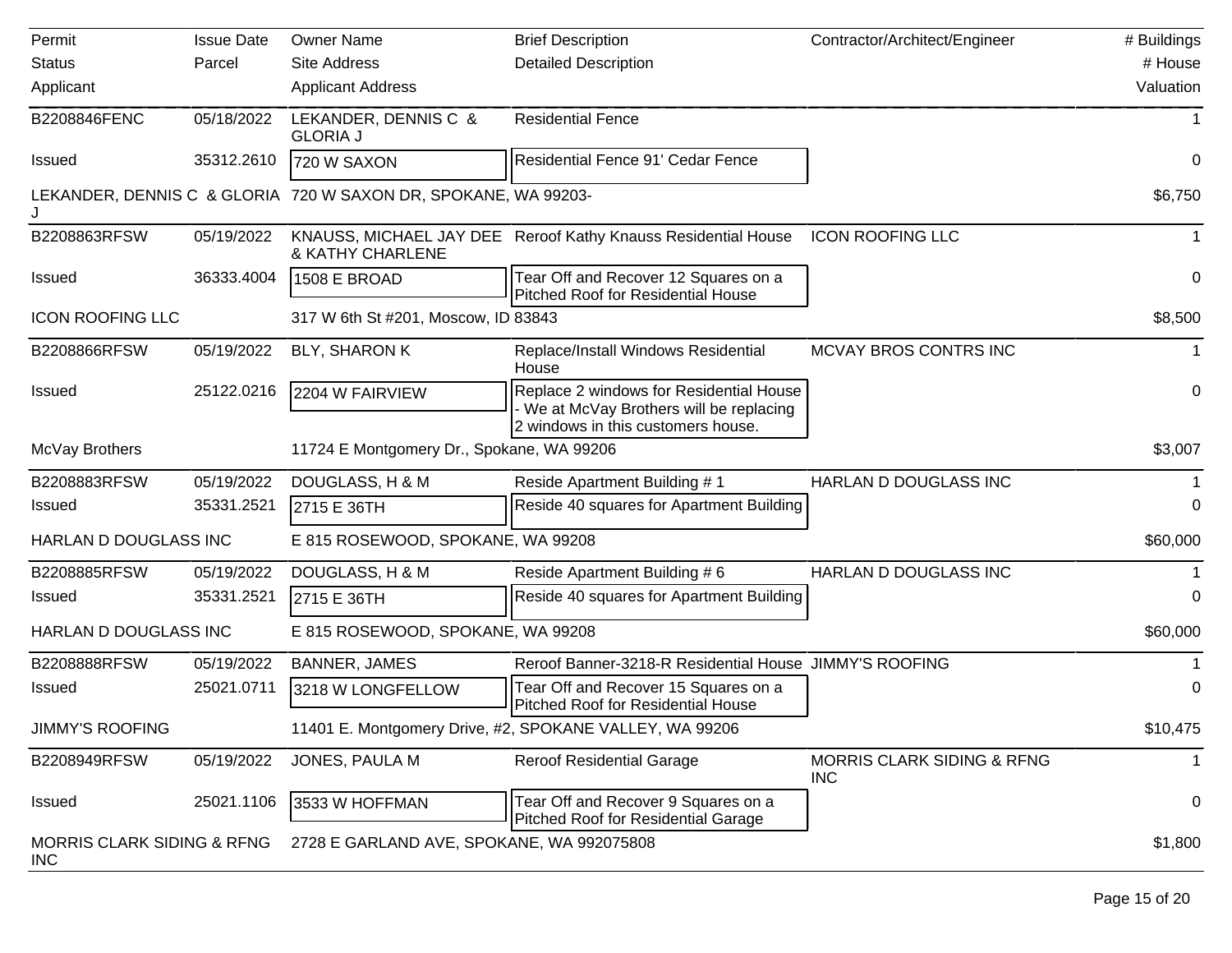| Permit                  | <b>Issue Date</b> | <b>Owner Name</b>                         | <b>Brief Description</b>                                                                | Contractor/Architect/Engineer                     | # Buildings  |
|-------------------------|-------------------|-------------------------------------------|-----------------------------------------------------------------------------------------|---------------------------------------------------|--------------|
| <b>Status</b>           | Parcel            | Site Address                              | <b>Detailed Description</b>                                                             |                                                   | # House      |
| Applicant               |                   | <b>Applicant Address</b>                  |                                                                                         |                                                   | Valuation    |
| B2208975RFSW            | 05/19/2022        | DAVIS, CALVIN                             | <b>Reroof Residential House</b>                                                         | <b>BARTLETT HOMES &amp; ROOFING</b><br><b>LLC</b> | $\mathbf 1$  |
| Issued                  | 35061.3011        | 4028 N WASHINGTON                         | Tear Off and Recover 9 Squares on a<br><b>Pitched Roof for Residential House</b>        |                                                   | $\mathbf 0$  |
| <b>Bartlett Roofing</b> |                   | 1307 S. Maple Grove Road, Boise, ID 83709 |                                                                                         |                                                   | \$5,872      |
| B2208976RFSW            | 05/19/2022        | <b>GARCIA, ERICA M</b>                    | <b>Reroof Residential House</b>                                                         | <b>BARTLETT HOMES &amp; ROOFING</b><br><b>LLC</b> | $\mathbf{1}$ |
| <b>Issued</b>           | 36323.0603        | 408 E SANSON                              | Tear Off and Recover 15 Squares on a<br><b>Pitched Roof for Residential House</b>       |                                                   | $\Omega$     |
| <b>Bartlett Roofing</b> |                   | 1307 S. Maple Grove Road, Boise, ID 83709 |                                                                                         |                                                   | \$8,462      |
| B2208977RFSW            | 05/19/2022        | PATE, RITA L                              | <b>Reroof Residential House</b>                                                         | <b>BARTLETT HOMES &amp; ROOFING</b><br><b>LLC</b> |              |
| <b>Issued</b>           | 35071.0409        | 411 W EUCLID                              | Tear Off, Resheath and Recover 18<br>Squares on a Pitched Roof for Residential<br>House |                                                   | $\mathbf 0$  |
| <b>Bartlett Roofing</b> |                   | 1307 S. Maple Grove Road, Boise, ID 83709 |                                                                                         |                                                   | \$14,976     |
| B2208978RFSW            | 05/19/2022        |                                           | BEERS, CALEB GREGGORY Reroof Residential House & Garage                                 | <b>BARTLETT HOMES &amp; ROOFING</b><br><b>LLC</b> | $\mathbf 1$  |
| Issued                  | 26353.2607        | 3631 W BROAD                              | Tear Off and Recover 19 Squares on a<br>Pitched Roof for Residential House &<br>Garage  |                                                   | 0            |
| <b>Bartlett Roofing</b> |                   | 1307 S. Maple Grove Road, Boise, ID 83709 |                                                                                         |                                                   | \$11,519     |
| B2208981RFSW            | 05/19/2022        | RHODES III, FLOYD &<br><b>RHOSETTA</b>    | <b>Reroof Residential House</b>                                                         | <b>BARTLETT HOMES &amp; ROOFING</b><br><b>LLC</b> | $\mathbf 1$  |
| <b>Issued</b>           | 35271.4718        | 3727 E 21ST                               | Tear Off and Recover 22 Squares on a<br>Pitched Roof for Residential House              |                                                   | $\mathbf 0$  |
| <b>Bartlett Roofing</b> |                   | 1307 S. Maple Grove Road, Boise, ID 83709 |                                                                                         |                                                   | \$11,020     |
| B2208982RFSW            | 05/19/2022        | PALMER, BRENDA                            | <b>Reroof Residential House</b>                                                         | <b>BARTLETT HOMES &amp; ROOFING</b><br><b>LLC</b> | $\mathbf{1}$ |
| <b>Issued</b>           | 35162.0210        | 1915 E SINTO                              | Tear Off and Recover 13 Squares on a<br><b>Pitched Roof for Residential House</b>       |                                                   | 0            |
| <b>Bartlett Roofing</b> |                   | 1307 S. Maple Grove Road, Boise, ID 83709 |                                                                                         |                                                   | \$8,237      |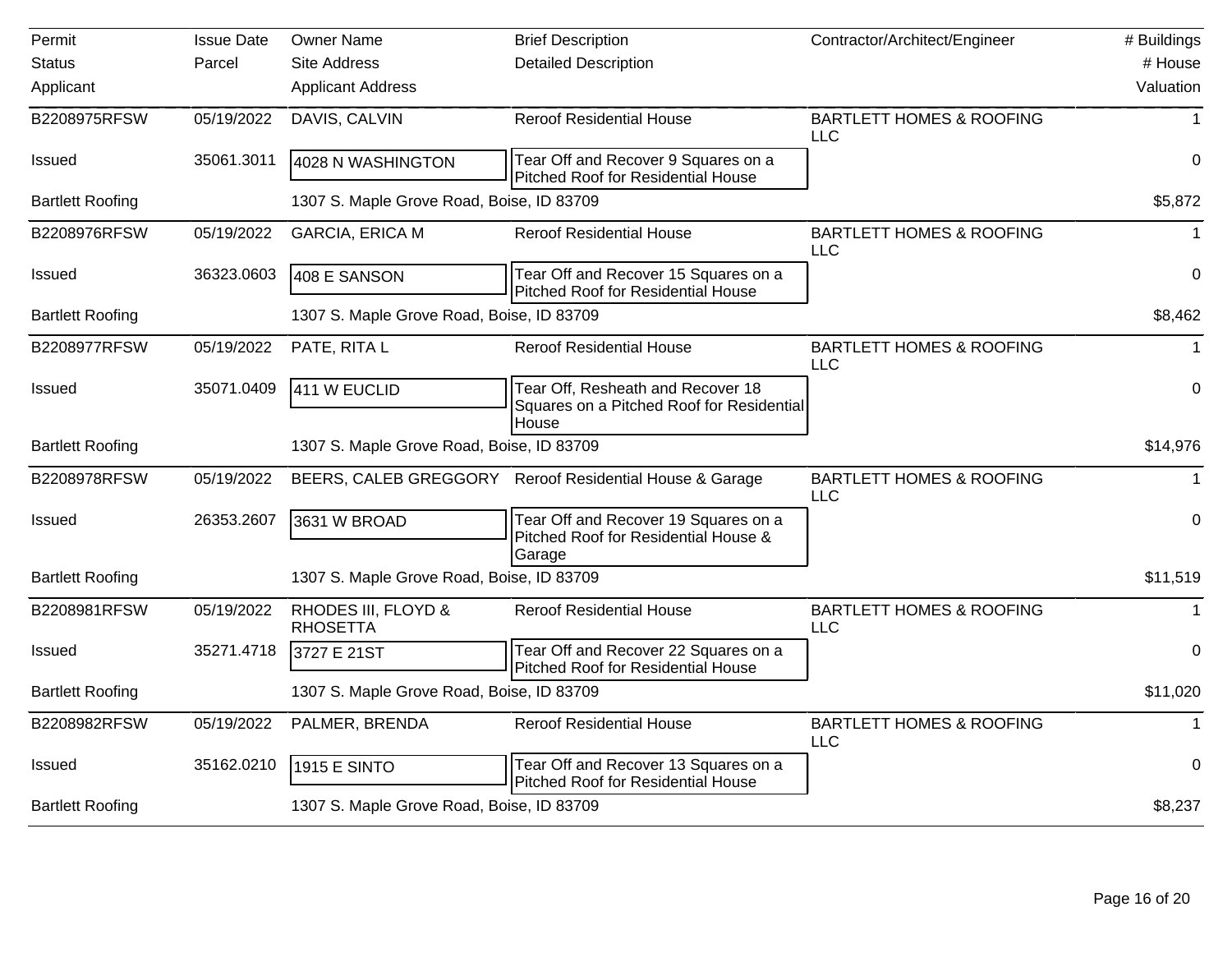| Permit                     | <b>Issue Date</b> | <b>Owner Name</b>                                   | <b>Brief Description</b>                                                                                      | Contractor/Architect/Engineer                     | # Buildings    |
|----------------------------|-------------------|-----------------------------------------------------|---------------------------------------------------------------------------------------------------------------|---------------------------------------------------|----------------|
| <b>Status</b>              | Parcel            | <b>Site Address</b>                                 | <b>Detailed Description</b>                                                                                   |                                                   | # House        |
| Applicant                  |                   | <b>Applicant Address</b>                            |                                                                                                               |                                                   | Valuation      |
| B2208989RFSW               | 05/19/2022        | KING, JAMES V & RAEAN                               | Replace/Install Windows Residential<br>House                                                                  | <b>FOSTER CONSTRUCTION</b>                        | 1              |
| <b>Issued</b>              | 26152.1203        | 6002 W PIMA                                         | Replace 1 windows for Residential House<br>1 egress window in basement                                        |                                                   | $\Omega$       |
| <b>FOSTER CONSTRUCTION</b> |                   | 13807 S Madison Rd, Spokane, WA 99036               |                                                                                                               |                                                   | \$2,500        |
| B2208993RFSW               | 05/20/2022        | EDWARDS, SCOTT D &<br><b>CHERIA</b>                 | <b>Reroof Residential House</b>                                                                               | A NEW CREATION PAINTING CO                        |                |
| Issued                     | 26351.1814        | 3412 W DALKE                                        | Tear Off and Recover 20 Squares on a<br>Pitched Roof for Residential House - Low<br>slope roof double felted. |                                                   | $\mathbf 0$    |
| A New Creation             |                   | 804 S. UNIVERSITY ROAD, Spokane Valley, WA 99206    |                                                                                                               |                                                   | \$10,000       |
| B2208999RFSW               | 05/20/2022        | CARY-STEVENS,<br>SHANNON/STEVENS,<br><b>CODEY E</b> | <b>Reroof Residential House</b>                                                                               | <b>BARTLETT HOMES &amp; ROOFING</b><br><b>LLC</b> | $\mathbf 1$    |
| <b>Issued</b>              | 35161.1208        | 2623 E SHARP                                        | Tear Off and Recover 13 Squares on a<br>Pitched Roof for Residential House                                    |                                                   | $\mathbf 0$    |
| <b>Bartlett Roofing</b>    |                   | 1307 S. Maple Grove Road, Boise, ID 83709           |                                                                                                               |                                                   | \$8,363        |
| B2209000RFSW               | 05/20/2022        | NGUYEN, TOM / TINA                                  | <b>Reroof Residential House</b>                                                                               | <b>BARTLETT HOMES &amp; ROOFING</b><br><b>LLC</b> | 1              |
| <b>Issued</b>              | 36282.0130        | 1422 E HOUGHTON                                     | Tear Off and Recover 23 Squares on a<br>Pitched Roof for Residential House                                    |                                                   | $\overline{0}$ |
| <b>Bartlett Roofing</b>    |                   | 1307 S. Maple Grove Road, Boise, ID 83709           |                                                                                                               |                                                   | \$13,937       |
| B2209002RFSW               | 05/20/2022        | PERRY, CLARENCE A JR                                | Reroof Residential House & Garage                                                                             | HULL S CONSTRUCTION                               |                |
| Issued                     | 26153.1003        | 9704 N ARROWHEAD                                    | Tear Off and Recover 30 Squares on a<br>Pitched Roof for Residential House &<br>Garage                        |                                                   | $\Omega$       |
| HULL S CONSTRUCTION        |                   | 215 S Conklin Rd Apt D24, VERADALE, WA 99037        |                                                                                                               |                                                   | \$8,000        |
| B2209003RFSW               | 05/20/2022        | WENHAM, KENNETH G                                   | <b>Reroof Residential House</b>                                                                               | REDHAND CONSTRUCTION LLC                          |                |
| <b>Issued</b>              | 35084.1604        | 718 E ILLINOIS                                      | Tear Off and Recover 23 Squares on a<br><b>Pitched Roof for Residential House</b>                             |                                                   | 0              |
| REDHAND CONSTRUCTION LLC   |                   | 2917 N Mayfair #10, SPOKANE, WA 99207               |                                                                                                               |                                                   | \$15,000       |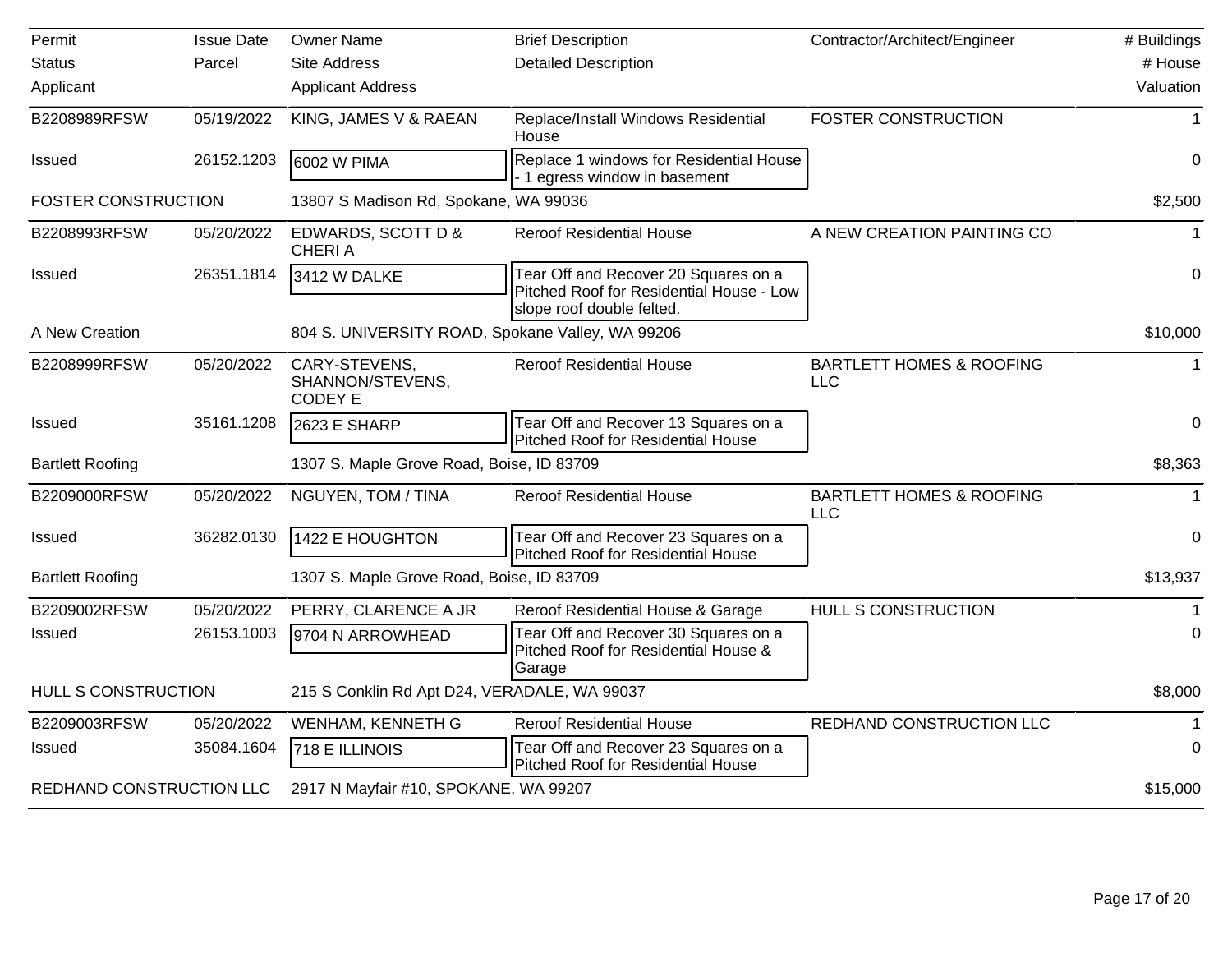| Permit                                              | <b>Issue Date</b> | <b>Owner Name</b>                                     | <b>Brief Description</b>                                                                | Contractor/Architect/Engineer                       | # Buildings |
|-----------------------------------------------------|-------------------|-------------------------------------------------------|-----------------------------------------------------------------------------------------|-----------------------------------------------------|-------------|
| <b>Status</b>                                       | Parcel            | <b>Site Address</b>                                   | <b>Detailed Description</b>                                                             |                                                     | # House     |
| Applicant                                           |                   | <b>Applicant Address</b>                              |                                                                                         |                                                     | Valuation   |
| B2209013RFSW                                        | 05/20/2022        | DICKSON, LAUREN<br>M/GARCIA, CARLOS<br><b>FERNAND</b> | <b>Reroof Residential House</b>                                                         | <b>ICON ROOFING LLC</b>                             |             |
| <b>Issued</b>                                       | 35303.3605        | 2622 S WALL                                           | Tear Off, Resheath and Recover 15<br>Squares on a Pitched Roof for Residential<br>House |                                                     | 0           |
| <b>ICON ROOFING LLC</b>                             |                   | 317 W 6th St #201, Moscow, ID 83843                   |                                                                                         |                                                     | \$19,400    |
| B2209014RFSW                                        | 05/20/2022        | SHOWALTER, SONYA E                                    | Reroof Sonya Showalter Residential<br>House                                             | <b>ICON ROOFING LLC</b>                             |             |
| <b>Issued</b>                                       | 25022.0120        | 3722 W HOFFMAN                                        | Tear Off and Recover 15 Squares on a<br><b>Pitched Roof for Residential House</b>       |                                                     | 0           |
| <b>ICON ROOFING LLC</b>                             |                   | 317 W 6th St #201, Moscow, ID 83843                   |                                                                                         |                                                     |             |
| B2209022RFSW                                        | 05/20/2022        | SIOUX HOLDINGS LLC                                    | <b>Reroof Residential House</b>                                                         | <b>RHINO ROOFING LLC</b>                            |             |
| <b>Issued</b>                                       | 35212.2014        | 1407 E PACIFIC                                        | Tear Off, Resheath and Recover 15<br>Squares on a Pitched Roof for Residential<br>House |                                                     | 0           |
| Rhino Roofing LLC                                   |                   | 1207 N. Best Rd, Spokane Valley, WA 99216             |                                                                                         |                                                     | \$9,900     |
| B2209033RFSW                                        | 05/20/2022        | HAMMER, THOMAS B &<br><b>THOMASIN K</b>               | <b>Reroof Residential House</b>                                                         |                                                     |             |
| <b>Issued</b>                                       | 35312.0801        | 903 W MELINDA                                         | Tear Off, Resheath and Recover 58<br>Squares on a Pitched Roof for Residential<br>House |                                                     | 0           |
| HAMMER, THOMAS B &<br><b>THOMASIN K</b>             |                   | 903 W MELINDA LN, SPOKANE, WA 99203                   |                                                                                         |                                                     | \$26,000    |
| B2209042RFSW                                        | 05/20/2022        | MCGOVERN, JAMES T &<br><b>SARAHD</b>                  | <b>Reroof Residential House</b>                                                         | <b>MORRIS CLARK SIDING &amp; RFNG</b><br><b>INC</b> | 1           |
| <b>Issued</b>                                       | 25261.1617        | 2933 W 17TH                                           | Tear Off and Recover 23 Squares on a<br><b>Pitched Roof for Residential House</b>       |                                                     | 0           |
| MORRIS CLARK SIDING & RFNG<br><b>INC</b>            |                   | 2728 E GARLAND AVE, SPOKANE, WA 992075808             |                                                                                         |                                                     | \$4,600     |
| B2209043RFSW                                        | 05/20/2022        | CLARK, KEITH R. & VERNA J. Reroof Residential House   |                                                                                         | <b>MORRIS CLARK SIDING &amp; RFNG</b><br><b>INC</b> | 1           |
| <b>Issued</b>                                       | 35052.3222        | 559 E WALTON                                          | Tear Off and Recover 30 Squares on a<br>Pitched Roof for Residential House              |                                                     | 0           |
| <b>MORRIS CLARK SIDING &amp; RFNG</b><br><b>INC</b> |                   | 2728 E GARLAND AVE, SPOKANE, WA 992075808             |                                                                                         |                                                     | \$6,000     |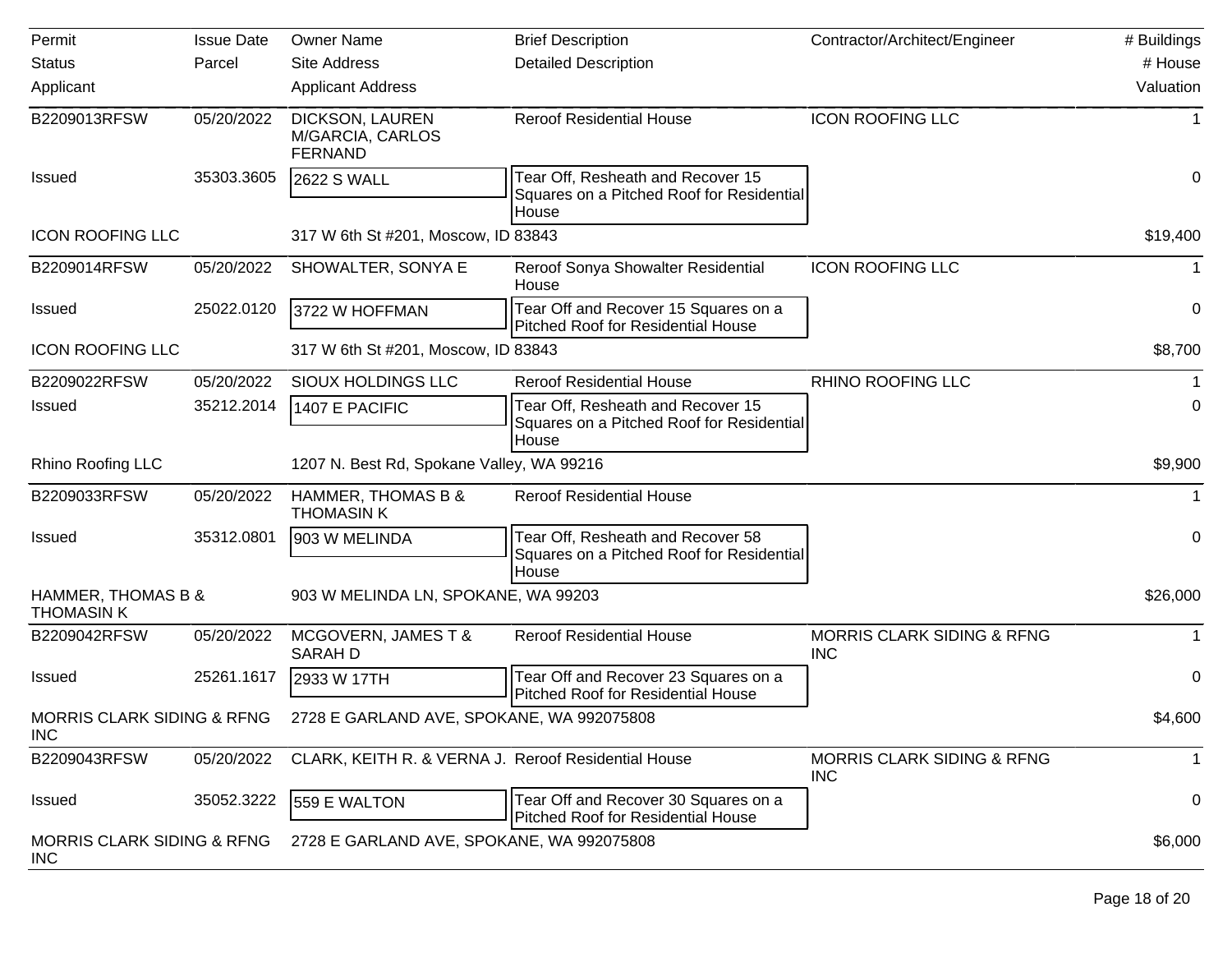| Permit                     | <b>Issue Date</b> | <b>Owner Name</b>                                                  | <b>Brief Description</b>                                                          | Contractor/Architect/Engineer | # Buildings |
|----------------------------|-------------------|--------------------------------------------------------------------|-----------------------------------------------------------------------------------|-------------------------------|-------------|
| <b>Status</b>              | Parcel            | <b>Site Address</b>                                                | <b>Detailed Description</b>                                                       |                               | # House     |
| Applicant                  |                   | <b>Applicant Address</b>                                           |                                                                                   |                               | Valuation   |
| B2209049BLDR               | 05/20/2022        | LEROY, MICHAEL K &<br><b>ANDREAN</b>                               | Repairing/Altering Residential Deck-                                              | NORTHWEST TIMBER WORKS        |             |
| <b>Issued</b>              | 35291.3305        | 716 E 20TH                                                         | <b>Repairing/Altering Residential Deck-</b>                                       |                               | 0           |
|                            |                   |                                                                    | Replacing existing deck over garage with<br>new composite deck of the same size.  |                               |             |
|                            |                   |                                                                    | Aaron with Northwest Timber Works- 509-<br>590-5127                               |                               |             |
| NORTHWEST TIMBER WORKS     |                   | 7614 E GARNETT LN, SPOKANE, WA 99212                               |                                                                                   |                               | \$23,140    |
| B2209066RFSW               | 05/20/2022        | SOUTHSIDE CHRISTIAN<br><b>CHURCH</b>                               | Reroof Commercial/Industrial Building                                             | DYNASTY ROOFING LLC           |             |
| <b>Issued</b>              | 35273.0054        | 2934 E 27TH                                                        | Tear Off and Recover 350 Squares on a<br>Pitched Roof for Commercial/Industrial   |                               | 0           |
|                            |                   |                                                                    | Building - Cover over on flat section and<br>tear off re-roof on pitched section  |                               |             |
| <b>Dynasty Roofing LLC</b> |                   | 8316 N COLTON PL, SPOKANE, WA 99208                                |                                                                                   |                               | \$220,000   |
| B2209067RFSW               | 05/20/2022        | <b>BRISTER, PAULA J</b>                                            | <b>Reroof Residential House</b>                                                   | AP ROOFING COMPANY            |             |
| <b>Issued</b>              | 25122.3310        | 2124 W YORK                                                        | Tear Off and Recover 15 Squares on a<br><b>Pitched Roof for Residential House</b> |                               | $\Omega$    |
| AP Roofing Company         |                   | 18004 N. Judy Dr., Colbert, WA 99005                               |                                                                                   |                               | \$24,000    |
| B2209071RFSW               | 05/22/2022        | VAN AKIN, PETER G &<br><b>HILLARY C</b>                            | <b>Reroof Residential House</b>                                                   | SALAZAR CONSTRUCTION LLC      | $\mathbf 1$ |
| <b>Issued</b>              | 34041.4519        | 5201 S ALTAMONT                                                    | Tear Off and Recover 19 Squares on a<br>Pitched Roof for Residential House        |                               | 0           |
| SALAZAR CONSTRUCTION LLC   |                   | 122 n raymond rd ste A, SUITE A, spokane valley, WA 99216          |                                                                                   |                               | \$10,415    |
| B2209072RFSW               | 05/22/2022        | BAUGHMAN, LINDA I/GIBIAN, Reroof Residential House<br><b>MARCS</b> |                                                                                   | SALAZAR CONSTRUCTION LLC      |             |
| Issued                     | 34062.0249        | 1208 W BOLAN                                                       | Tear Off and Recover 39 Squares on a<br>Pitched Roof for Residential House        |                               | $\mathbf 0$ |
| SALAZAR CONSTRUCTION LLC   |                   | 122 n raymond rd ste A, SUITE A, spokane valley, WA 99206          |                                                                                   |                               | \$20,500    |